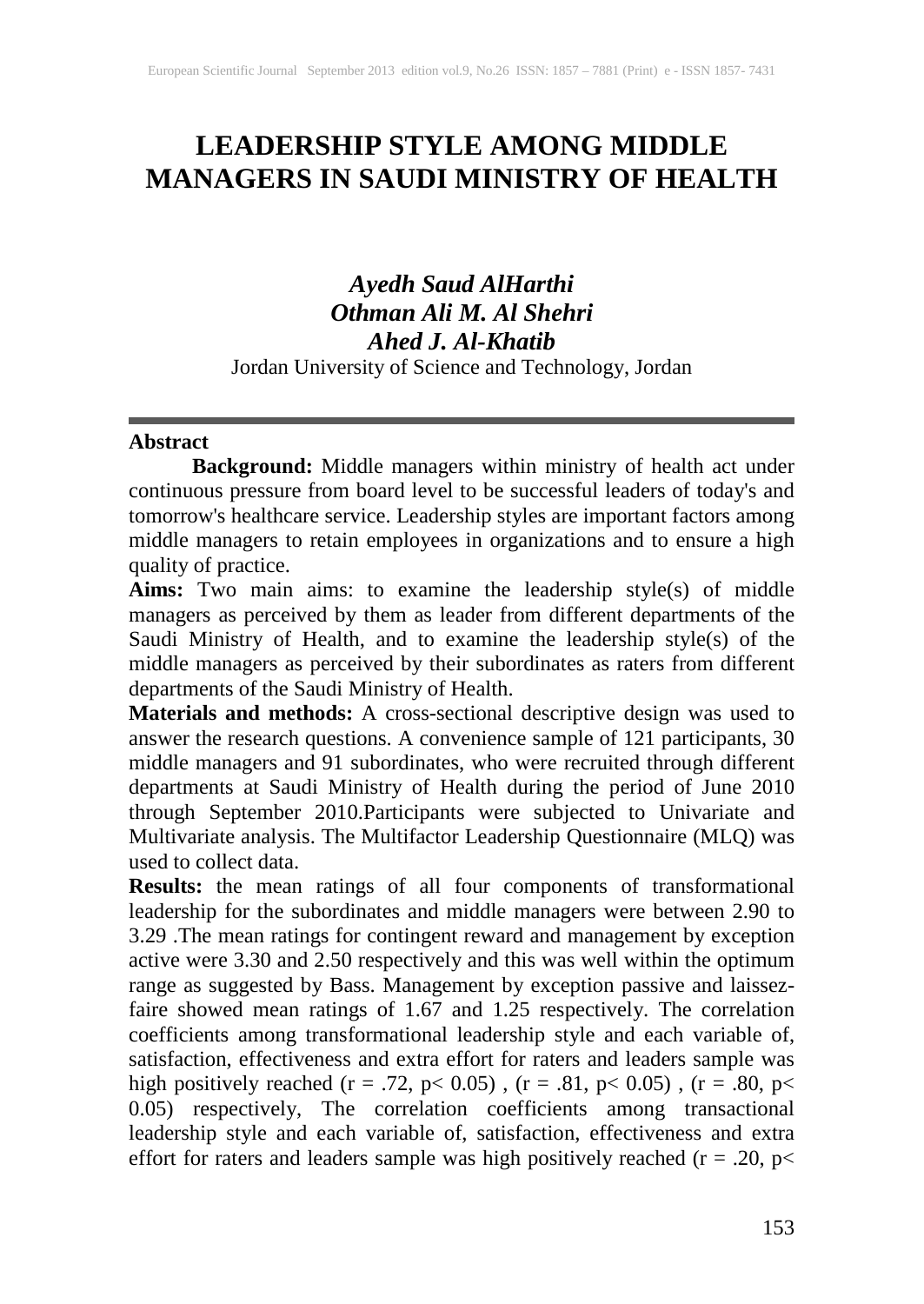0.05),  $(r = .44, p < 0.05)$ ,  $(r = .35, p < 0.05)$  respectively, and The correlation coefficients among laissez -Faire leadership style and each variable of, satisfaction, effectiveness and extra effort for raters and leaders sample was high negatively reached (r = -.48, p < 0.05), (r = -.46, p < 0.05), (r = -.43, p < 0.05) respectively. There are agreement between leaders and raters on transformational, transactional and laissez-faire as distributive in Saudi Ministry of Health in kingdom of Saudi Arabia. The result showed there was no significant difference on the MLQ factors for raters and Leader due to gender, marital status, and age. Also , the analysis showed significant differences among raters' opinions due to work experiences as contingent reward and extra effort in favor of raters who experience of them more than ˃ 6 Month, and finally, the analysis showed there significant differences among raters' opinions due to period working with leaders as transformational, idealized Influence attributed, inspirational motivation, intellectual stimulation, contingent reward, and effectiveness in favor of raters who working with leaders for a period between 6 months - ˂ 1 year, but significant differences among raters' opinions due to period working with leaders as Laissez –Faire in favor of raters who working with leaders for a period between 1 year - 2 years.

**Conclusions:** transformational leadership can contribute a lot to the effectiveness of organizations and that there is a need for further investigation of leadership at different levels.

**Keywords:** Leadership, leadership style, transformational leadership, transactional leadership and laissez-faire leadership, middle managers

### **Introduction**

Middle managers within ministry of health act under continuous pressure from board level to be successful leaders of today's and tomorrow's healthcare services (Lindholm et al., 2000). Demands for skilled and competent middle managers, able to handle individuals and operations as well as money and information, have been clearly stated. There is also a plenty of studies indicating the skills and competencies that Middle managers need to acquire, although less has been written about exactly what to do in order to achieve these goals (Mulholland, 1994; Allen, 1998).

More than half of worldwide middle managers will retire in the next 10 years.<sup>(4)</sup> New middle managers have numerous challenges.<sup>(4)</sup> Society is changing, individuals are ageing, many middle managers are retiring and organization demands for high quality are rising. At the same time, the position of the new managers is changing. They need more information on budgeting, health care legislation, employment contracts and future planning. The most important resource of middle managers is employee (Vesterinen,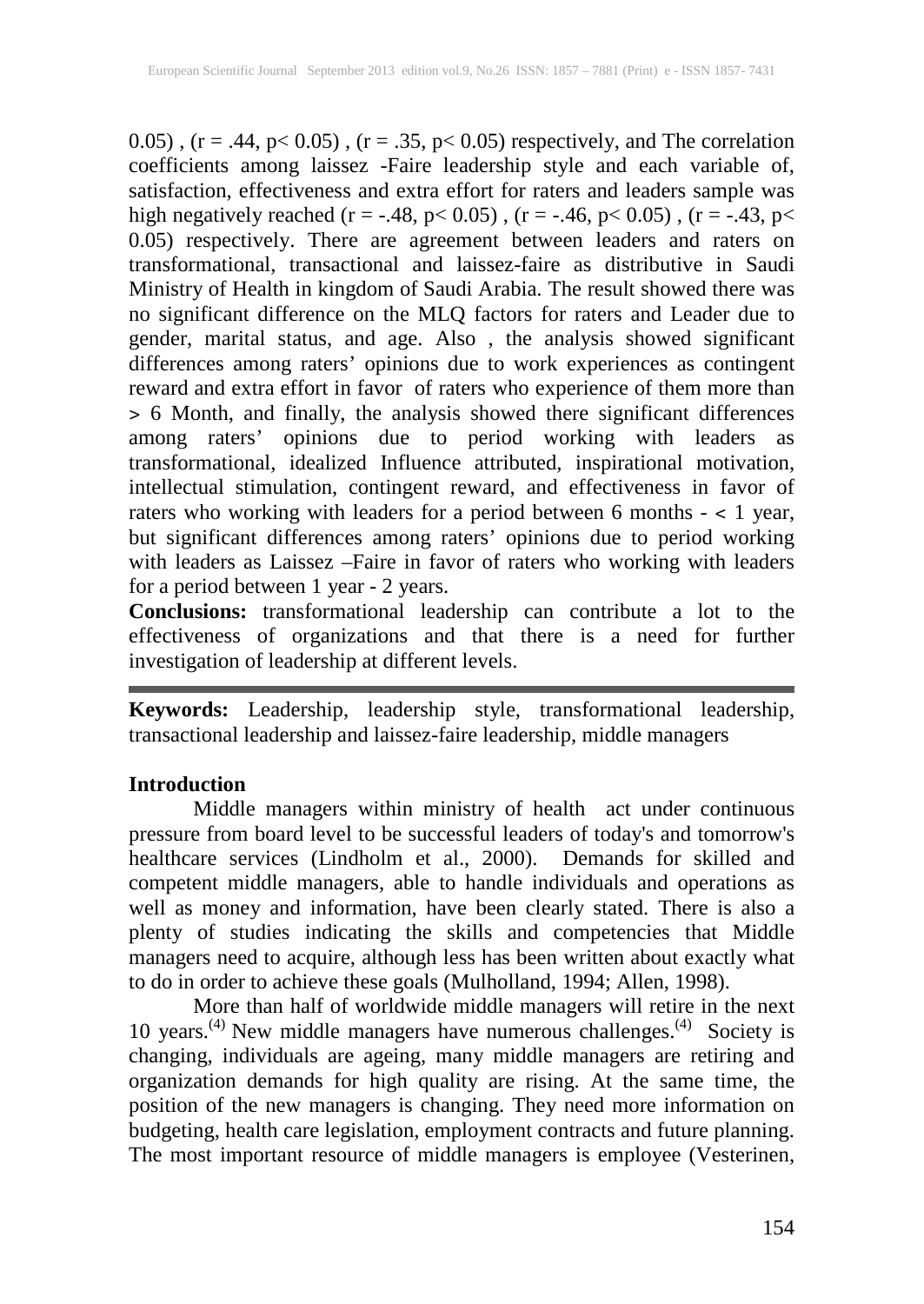Isola and Paasivaara, 2009). What is the best way for middle managers to retain employees in organizations and to ensure a high quality of practice? It is important to pay attention to leadership and leadership style (s). Leadership could be defined as a process of interaction between leaders and subordinates in an attempt to influence the behavior of subordinates to accomplish organizational goals (Yukl and Yukl, 2002). Leadership styles are defined as the different combinations of tasks and transaction behaviors that influence individuals to attain goals (Huber et al., 2002).

Interestingly, earlier researches in this field laid the foundational knowledge and concepts of the subject by pointing out three main styles of leadership, which are laissez fair, transactional, and transformational style (Bass and Avolio, 1993). Leadership style is considered to be a major factor influencing the performance of organizations and their members (Vigoda-Gadot, 2007), and more importantly, contributing significantly to the success and failure of an organization (Lok and Crawford, 2004). Moreover, Leadership style improve job satisfaction, increase the retention of employees, prevent a rising any staff shortage, and promote staff to perform extra effort (Failla and Stichler, 2008). For the future, it is important to know more about middle manager's leadership behaviors. Goleman et al (2002) have written on primal leadership, which demands that a leader brings emotional intelligence to bear on his/her leadership. Leaders' skills in driving emotions in a positive, productive direction to achieve goals become a factor in how well an employee succeeds.

#### **Conceptual Model of Leadership styles**

A Bass (1985) model was used to guide this study. According to this model, leadership defined as a Leadership is a universal phenomenon in human societies. In Bass's model, leader behaviors are described on a continuum composed of 3 styles of leadership: transformational leadership style at one end, laissez-fair leadership style at the other end, and transactional leadership style at the middle will guide this study. Transformational leadership style is defined as a leadership approach that causes change in individuals and social systems. In its ideal form, it creates valuable and positive change in the followers with the end goal of developing followers into leaders. Enacted in its authentic form, transformational leadership enhances the motivation, morale and performance of followers through a variety of mechanisms. These include connecting the follower's sense of identity and self to the mission and the collective identity of the organization; being a role model for followers that inspires them; challenging followers to take greater ownership for their work, and understanding the strengths and weaknesses of followers, so the leader can align followers with tasks that optimize their performance (Bass, 1985). Transactional leadership style is defined as a leadership approach that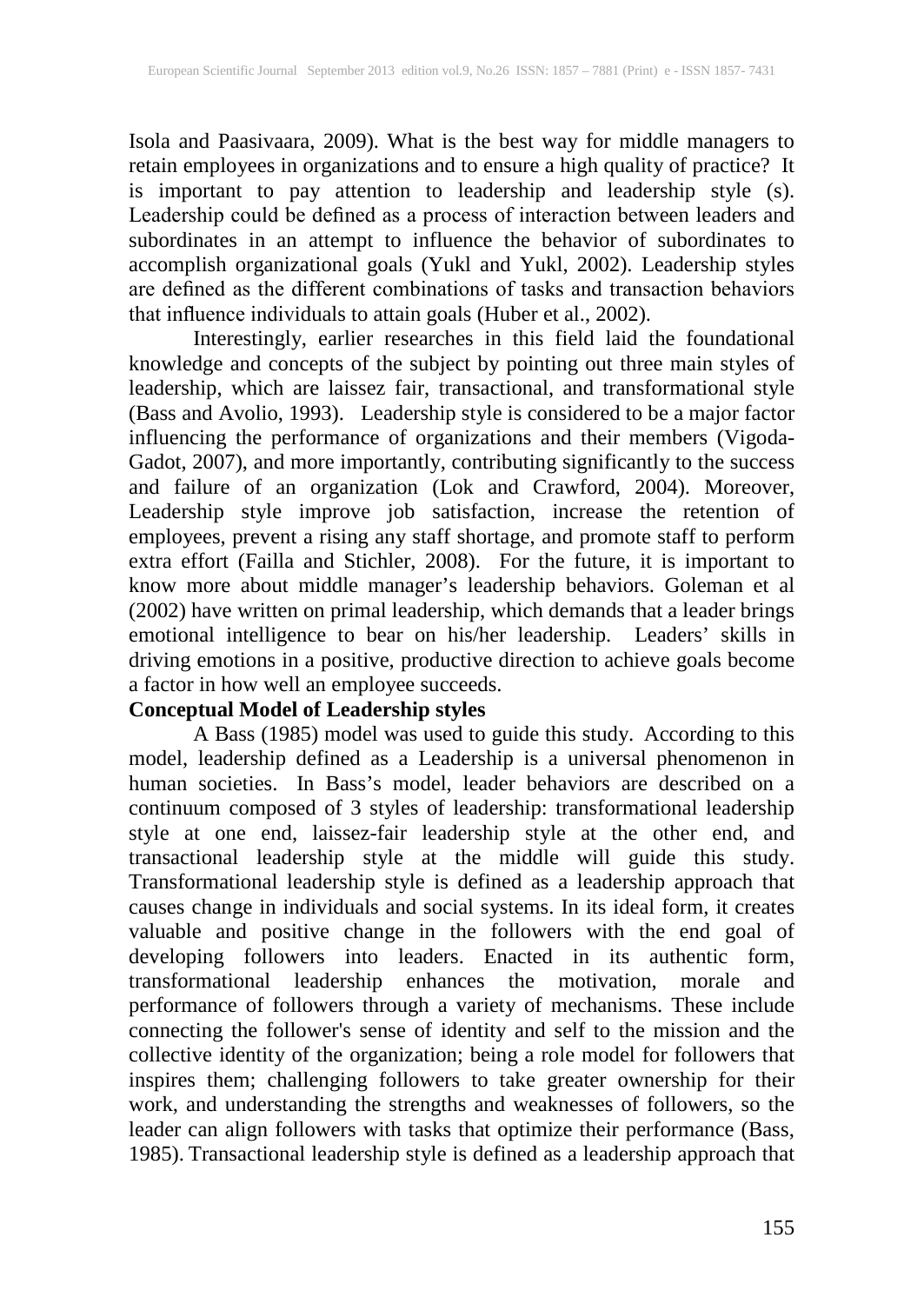focuses more on a series of "transactions". It is interested in looking out for oneself, having exchange benefits with their subordinates and clarifies a sense of duty with rewards and punishments to reach goals. The laissez faire leadership style is also known as the "hands-off¨ style. It is one in which the manager provides little or no direction and gives employees as much freedom as possible. All authority or power is given to the employees and they must determine goals, make decisions, and resolve problems on their own (Bass, 1985).

From this perspective it is important to know what kind of leadership style (s) are used by middle managers in Saudi Ministry of Health (SMOH). The results of the current study could be used in planning and developing a Saudi middle managers education and professional skills.

### **Aims of the Study**

The main purposes of this study are to examine the leadership style(s) of middle managers as perceived by them as leader from different departments of the Saudi Ministry of Health. The second purpose is to examine the leadership style (s) of the middle managers as perceived by their subordinates as rater from different departments of the Saudi Ministry of Health. The subordinates in this study refer to the employees of the Ministry of health who directly report to the middle level managers.

## **Methodology**

### **Research Design**

This study utilized the descriptive cross-sectional design. Descriptive design helps describe the phenomenon of interest as they currently exist without manipulation (Polit, 2004). Cross-sectional design facilitates observation of some subset of a population at the same time with respect to independent variables (Polit, 2004).

# **Study Setting**

This study was conducted at different departments at Saudi Ministry of Health. The main building of the Saudi Ministry of health in Riyadh contains the minister office and the administrations offices that plan strategic planning and facilitate health directorate operations. It also contains all resourcing and development Offices (World Health Report, 2006). It is considered the main and the biggest health care provider in the kingdom since its establishment in 1951. It has more than 60% of the provision of health (World Health Report, 2006). The Ministry of Health has a capacity of 31877 hospital beds, and 2037 of primary health centers and it has a total of 386 hospitals in the kingdom (The Ministry of Health. health statistical yearbook, 2010). Also its main funding source is driven from the public revenues which is allocated every year by the Council of Ministries and provided to (MOH) through Saudi Ministry of Finance (The Ministry of Health. health statistical yearbook, 2010).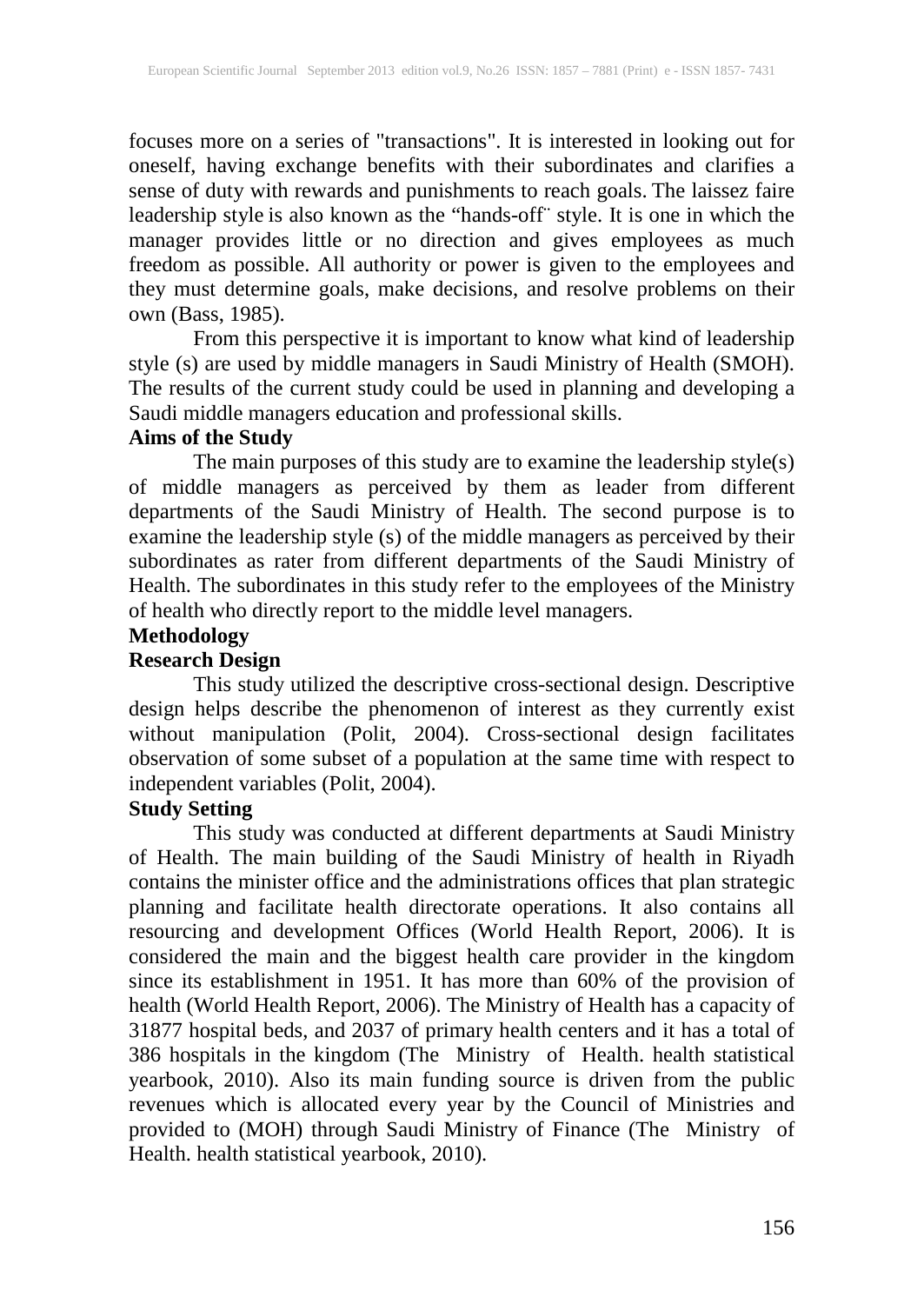### **Population and Sample**

Our target population for this study was Saudi middle managers and their subordinates in Saudi Ministry of Health. Accessible population of this study was middle managers and their subordinates in departments of Saudi Ministry of Health.

A convenience sampling technique was used to obtain the required sample size. Given a power analysis using a medium effective size and a power estimation of .80, for a two-tailed test with alpha set at .05, at least 160 participants were required to have confidence in the findings, 40 middle managers and 160 subordinates.

Inclusion criteria used in this study were: (a) middle managers are that they currently work in one managerial position with total accountability and responsibility of not less than 10 employees (b) who had assigned in his position based on a formal written decision from the General Director of Finance and Administrative Affairs, (c) who have been in that post for at least 2 years, (d) Saudi nationality. Subordinates who worked under the supervision of the middle managers less than 6 months were not selected as Raters.

#### **Instruments**

This study used one instrument: The Multifactor Leadership Questionnaire (MLQ) 5X Short. Written permissions were granted for using the instrument. Standard translation procedure from English to Arabic language was used for translation of tool.

### **The Multifactor Leadership Questionnaire (MLQ)**

MLQ is the most widely accepted instrument to measure the extent of one's leadership style namely transformational, transactional or laissez-faire (Riggio, 2006). MLQ contains 45 items that identify and measure key leadership styles and effectiveness behaviours, and prior research has shown strong links with both individual and organizational success (Avolio et al., 2006). The MLQ 5X is the most current version after it was revised several times (Antonakis et al., 2003). According to Avolio and Burns (2004), this latest version has been used in nearly 300 research programs, doctoral dissertations and master's theses around the world between 1995 and 2004.

The MLQ consists of 45 items that identify and measure key leadership styles and outcomes (Jung and Avolio, 1999). The 45 items are made up from the components of transformational leadership, transactional leadership and laissez faire leadership. Apart from that, there are also nine items included to measure leadership outcomes.

All items are assessed on a five-point rating scale. The anchors used are presented below:  $0 =$  Not at all,  $1 =$ Once in a while,  $2 =$  Sometimes,  $3 =$ Fairly often ,4 = Frequently, if not always.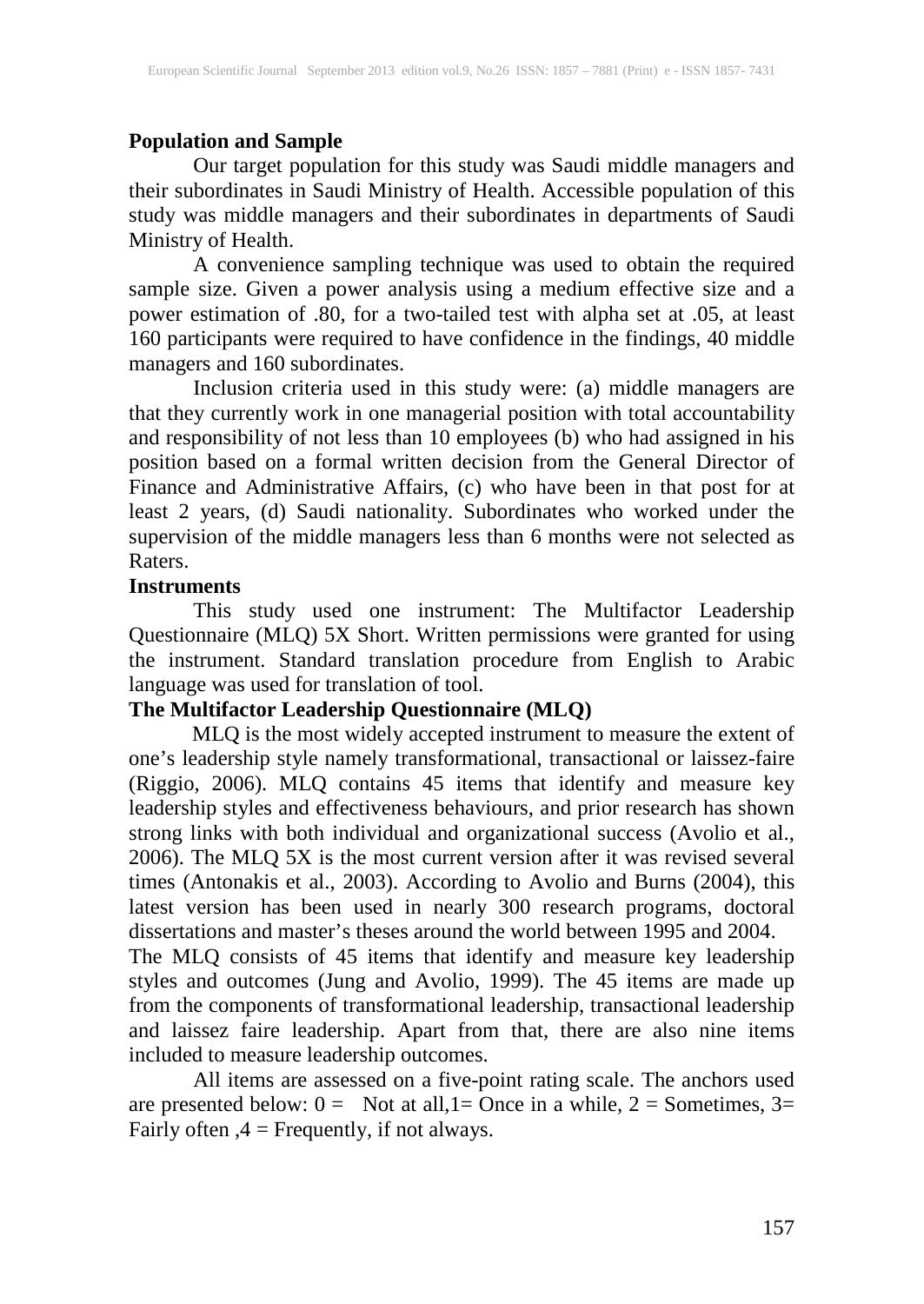According to Johnson and Christensen (2007), a key advantage of a questionnaire that uses a rating scale is that it provides more reliable, consistent and stable scores and produces more variability which enables the researcher to make finer distinctions among the respondents. The MLQ is available in two forms. The first is the self-rating form that asks the leader to rate their leadership behavior or style. The second is the rater form which is used by subordinates to rate their leader. The leader could be anyone from the immediate superior to the organization's top leader.

#### **Results**

#### **Participants Characteristics**

A total of 120 packages were distributed and 110 were returned showing a 92% response rate. Of those, 19 participants (Raters) were not included because of missing information. Overall, a total number of 91 participants (Raters) participated in this study. A total of 84.6% of the participants (Raters) were below the age of 42 while only 15.4% of the participants (Raters) were above the age 42. As shown in table 1, 87.9 %  $(n=80)$  of the participants (Raters) were male, and 12.1 % ( $n=11$ ) were female. Regarding marital status, 74.7% (n=68) of the participants (Raters) married while  $25.3\%$  (n=23) were not married. Table 1 shows the number of years the participants (Raters) have been working in their current positions.61.5 % (n= 56) of the participants (Raters) have been working in those positions for more than 2 year. Only  $38.5\%$  (n= 35) of the participants (Raters) have been working in the same position for less than 2 years.

| <b>Variables</b>                  | <b>Frequency</b> | (%)  |  |  |
|-----------------------------------|------------------|------|--|--|
| Gender                            |                  |      |  |  |
| Male                              | 80               | 87.9 |  |  |
| Female                            | 11               | 12.1 |  |  |
| Age (Years)                       |                  |      |  |  |
| < 23                              | 1                | 1.1  |  |  |
| $23 - 32$                         | 43               | 47.3 |  |  |
| $33 - 42$                         | 33               | 36.3 |  |  |
| $43 - 52$                         | 12               | 13.2 |  |  |
| > 52                              | 2                | 2.2  |  |  |
| <b>Marital status</b>             |                  |      |  |  |
| Married                           | 68               | 74.7 |  |  |
| Not married                       | 23               | 25.3 |  |  |
| <b>Experience (Years)</b>         |                  |      |  |  |
| 6 months $- < 2$ year             | 35               | 38.5 |  |  |
| $> 2$ year                        | 56               | 61.5 |  |  |
| The Period of Working with Leader |                  |      |  |  |
| 6 months $-$ < 1 year             | 15               | 16.5 |  |  |
| 1 year $-$ < 2 year               | 27               | 29.7 |  |  |
| $2$ year $-$ < 3 year             | 15               | 16.5 |  |  |
| $>3$ year                         | 34               | 37.4 |  |  |
| <b>Total</b>                      | 91               | 100% |  |  |

| Table 1: Number and percent distribution of Raters regarding their demographic data |  |  |
|-------------------------------------------------------------------------------------|--|--|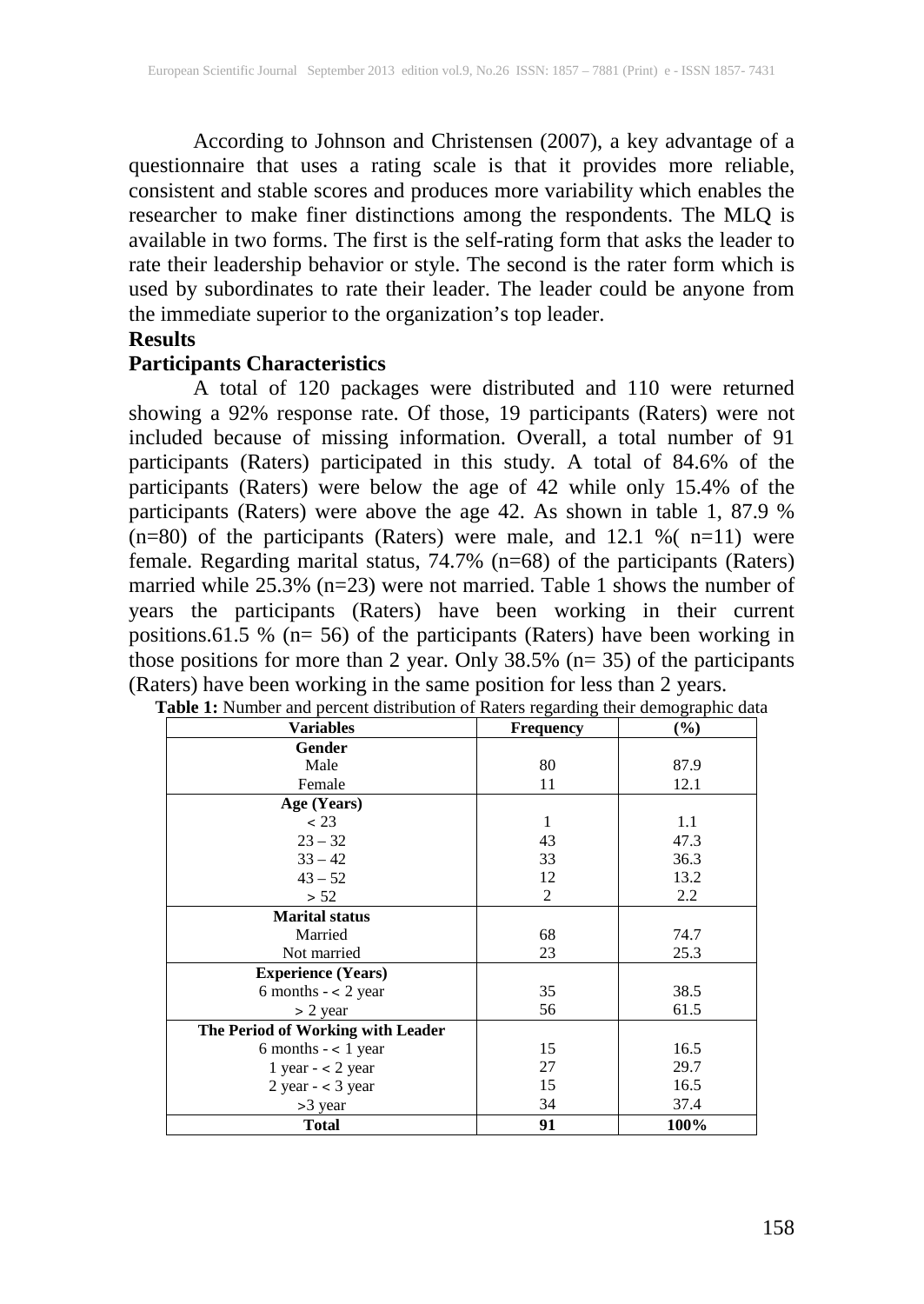Table (2) shows that a total of 45 packages were distributed and 40 were returned showing an 89 % response rate. Of those, 10 participants (Leaders) were not included because of missing information. Overall, a total number of 30 participants (Leaders) participated in this study. A total of 73.3% (n= 22) of the participants (Leaders) were below the age of 43 while only 26.7% (n= 8) of the participants (Leaders) were above the age 43. As shown in table 2, 93.3% (n= 28) of the participants (Leaders) were male, and 6.7 % (n=2) were female. Regarding marital status, all of the participants (Leaders) were married. Table 4.5 shows that 43.3 % of the respondents hold at least a bachelor's degree with another 40.0 % hold a diploma. Only 16.7 % of the respondents have obtained a postgraduate degree. The overall demographics indicate that more than 60 % of the respondents hold a tertiary level qualification (bachelor's degree and postgraduate degree). Table 2 shows the number of years the participants (Leaders) have been working in their current positions. 83.3% (n=25) of the participants (Leaders) have been working in those positions more than 10 year. Only 16.7 % (n= 5) of the participants (Leaders) have been working in the same position between 6 years – 10 years. According leaders that obtained any courses in management or any management materials, about two third of the participants (Leaders) 66.7 % (n=20) were obtained management courses or management materials.

| <b>Variables</b>                                     | Frequency        | $\left(\frac{0}{0}\right)$ |
|------------------------------------------------------|------------------|----------------------------|
| Gender                                               |                  |                            |
| Male                                                 |                  |                            |
|                                                      | 28               | 93.3                       |
| Female                                               | $\overline{c}$   | 6.7                        |
| Age (Years)                                          |                  |                            |
| < 23                                                 | $\mathbf{0}$     | $\Omega$                   |
| $23 - 32$                                            | 1                | 3.3                        |
| $33 - 42$                                            | 21               | 70                         |
| $43 - 52$                                            | 5                | 16.7                       |
| > 52                                                 | 3                | 10                         |
| <b>Marital status</b>                                |                  |                            |
| Married                                              | 16               | 53.3                       |
| Not married                                          | 14               | 46.7                       |
| <b>Education qualification</b>                       |                  |                            |
| Diploma                                              | 12               | 40                         |
| Bachelor degree                                      | 13               | 43.3                       |
| Postgraduate degree                                  | 5                | 16.7                       |
| <b>Experience (Years)</b>                            |                  |                            |
| 1 year -5 years                                      | $\boldsymbol{0}$ | $\Omega$                   |
| $6 \text{ years} - 10 \text{ years}$                 | 5                | 16.7                       |
| $> 10$ year                                          | 25               | 83.3                       |
| <b>Courses in Management or Management Materials</b> |                  |                            |
| Yes                                                  | 20               | 66.7                       |
| No                                                   | 10               | 33.3                       |
| <b>Total</b>                                         | 30               | 100%                       |

**Table 2:** Number and percent distribution of Leaders regarding their demographic data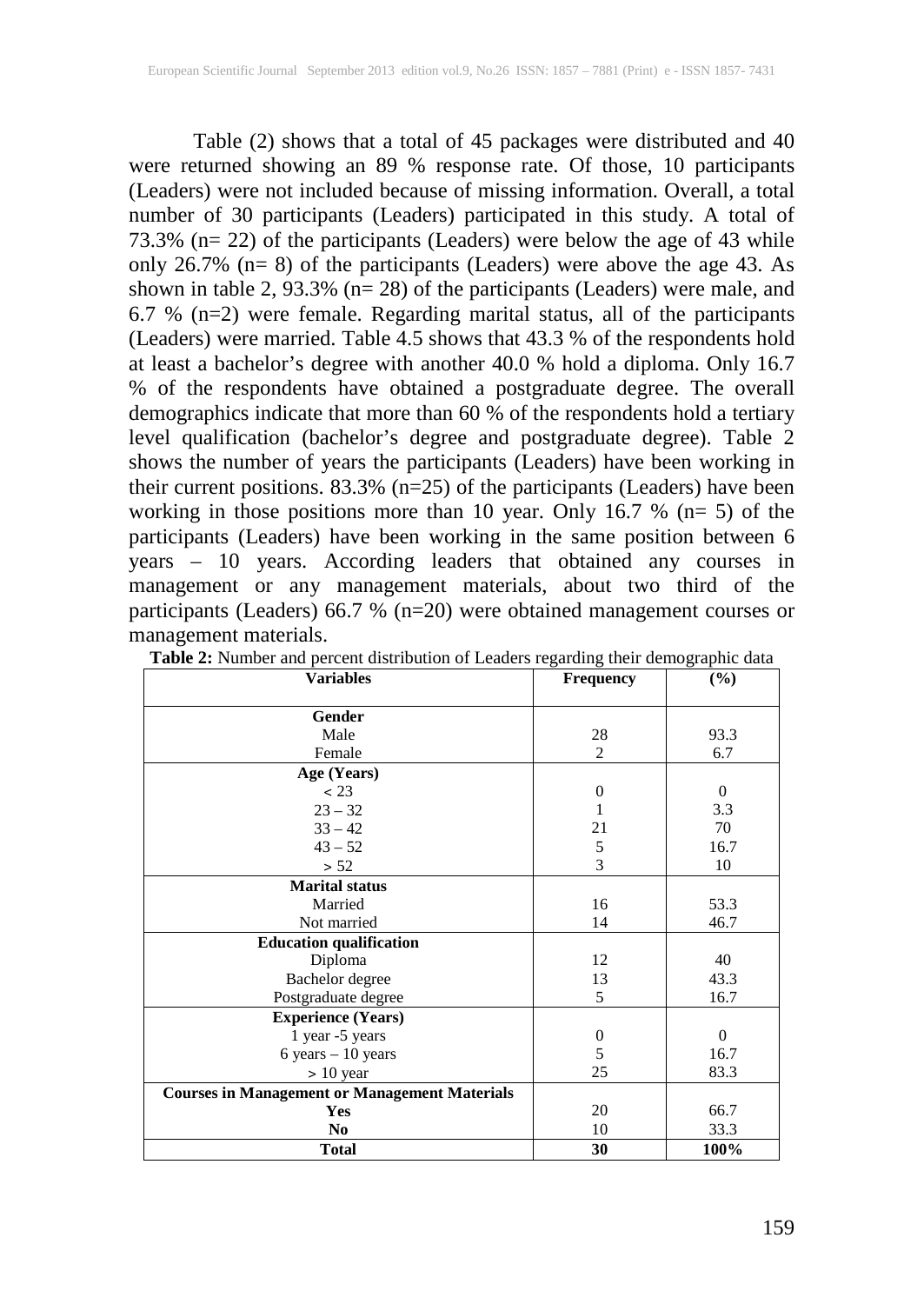## **Analysis of the Leadership Styles**

The participants (Rater) rated the leadership styles of their superiors and the superiors rated them self-according to the dimensions of transformational, transactional and avoidance of leadership; the responses were then averaged to find the mean scores. Avolio and Bass (2004) recommended that the greater mean score on any of the leadership dimensions would most likely represent the groups or individuals preferred leadership styles. Riggio (2006) suggested that for optimal leadership, a mean of 3.0 or higher should be reflected on all of the five transformational leadership dimensions. The mean rating of contingent reward and active management by exception ideally should be at about 2.5 and passive management by exception and laissez-faire leadership at 1.0 or below on the average. Regarding to the first and second questions which deal with dominant leadership style in Saudi Ministry of Health, descriptive statistical analysis were used to calculate the mean and standard deviation (table 3).

| <b>LEADERSHIP DIMENSION/STYLES</b>                            | <b>MEAN</b> | <b>SD</b> |
|---------------------------------------------------------------|-------------|-----------|
| *Total mean rating for transformational leadership styles     | 3.06        | .63       |
| Idealized Influence attributed                                | 2.95        | . 84      |
| Idealized Influence behavior                                  | 2.90        | .72       |
| Inspirational motivation                                      | 3.22        | .72       |
| Intellectual stimulation                                      | 3.29        | .74       |
| Individual consideration                                      | 2.92        | .80       |
| <i>*Total mean rating for transactional leadership styles</i> | 2.49        | .52       |
| Contingent reward                                             | 3.30        | .70       |
| Management-by-exception (active)                              | 2.50        | .83       |
| Management-by-exception (passive)                             | 1.67        | .91       |
| <b>Laissez Faire</b>                                          | 1.25        | .83       |
| Extra effort                                                  | 3.15        | .86       |
| <b>Effectiveness</b>                                          | 3.22        | .78       |
| Satisfaction                                                  | 3.26        | .91       |

**Table 3:** mean and standard deviation for leaders and raters point of view on leadership

Table 4 shows that mean ratings of all four components of transformational leadership for the subordinates and middle managers were between 2.90 to 3.29. The mean ratings for contingent reward and management by exception active were 3.30 and 2.50 respectively and this was well within the optimum range as suggested by Bass. Management by exception passive and laissez-faire showed mean ratings of 1.67 and 1.25 respectively. The total mean rating of 3.06 for transformational leadership styles suggests that the subordinates and middle managers were employing transformational leadership styles more compared to transactional leadership style which reported a mean of only 2.49 and also laissez-faire which was only 1.25.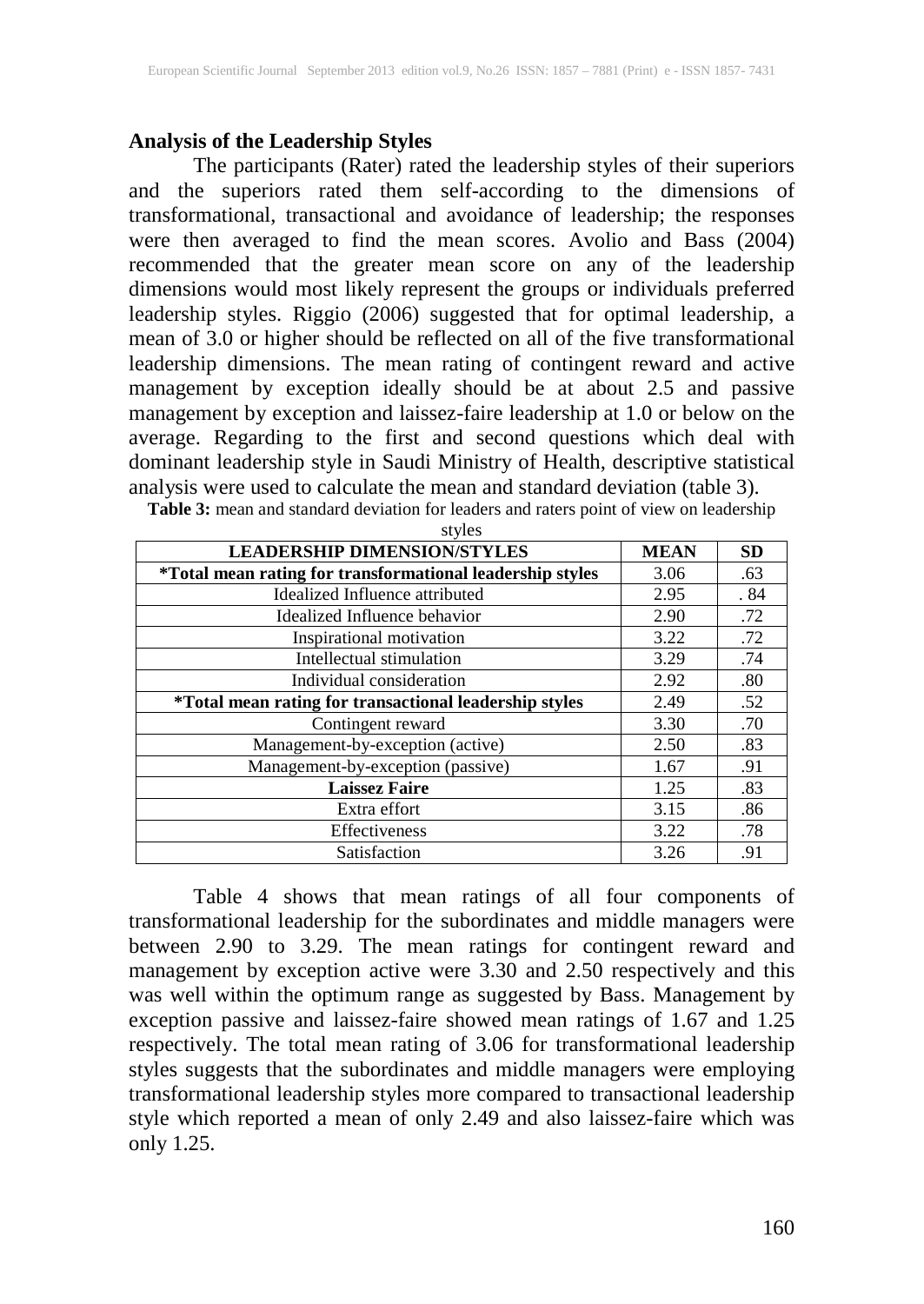| <b>LEADERSHIP DIMENSION/STYLES</b>                        | <b>MEAN</b> | <b>SD</b> |
|-----------------------------------------------------------|-------------|-----------|
| *Total mean rating for transformational leadership styles | 3.00        | .68       |
| Idealized Influence attributed                            | 2.96        | .83       |
| Idealized Influence behavior                              | 2.83        | .73       |
| Inspirational motivation                                  | 3.18        | .79       |
| Intellectual stimulation                                  | 3.25        | .82       |
| Individual consideration                                  | 2.81        | .87       |
| *Total mean rating for transactional leadership styles    | 2.48        | .53       |
| Contingent reward                                         | 3.25        | .77       |
| Management-by-exception (active)                          | 2.41        | .81       |
| Management-by-exception (passive)                         | 1.76        | .94       |
|                                                           |             |           |
| <b>Laissez Faire</b>                                      | 1.26        | .87       |
| Extra effort                                              | 3.07        | .93       |
| Effectiveness                                             | 3.17        | .85       |
| Satisfaction                                              | 3.15        | .99       |

**Table 4:** mean and standard deviation for raters' point of view on leadership styles

Table 5 shows that mean ratings of all five components of transformational leadership for the subordinates were between 2.81 to 3.25. The mean ratings for contingent reward and management by exception active were 3.25 and 2.41respectively and this was well within the optimum range as suggested by Bass. Management by exception passive and laissez-faire showed mean ratings of 1.76 and 1.26 respectively. The total mean rating of 3.00 for transformational leadership styles suggests that the subordinates were employing transformational leadership styles more compared to transactional leadership style which reported a mean of only 2.48 and also laissez-faire which was only 1.26.

**Table 5:** mean and standard deviation for leaders' point of view on leadership styles

| <b>LEADERSHIP DIMENSION/STYLES</b>                        | <b>MEAN</b> | <b>SD</b> |
|-----------------------------------------------------------|-------------|-----------|
|                                                           |             |           |
| *Total mean rating for transformational leadership styles | 3.21        | .40       |
| Idealized Influence attributed                            | 2.93        | .86       |
| Idealized Influence behavior                              | 3.08        | .67       |
| Inspirational motivation                                  | 3.35        | .42       |
| Intellectual stimulation                                  | 3.45        | .41       |
| Individual consideration                                  | 3.25        | .43       |
| *Total mean rating for transactional leadership styles    | 2.52        | .50       |
| Contingent reward                                         | 3.45        | .41       |
| Management-by-exception (active)                          | 2.75        | .86       |
| Management-by-exception (passive)                         | 1.37        | .73       |
| <b>Laissez-Faire</b>                                      | 1.22        | .70       |
| Extra effort                                              | 3.40        | .50       |
| Effectiveness                                             | 3.40        | .48       |
| Satisfaction                                              | 3.61        | .42       |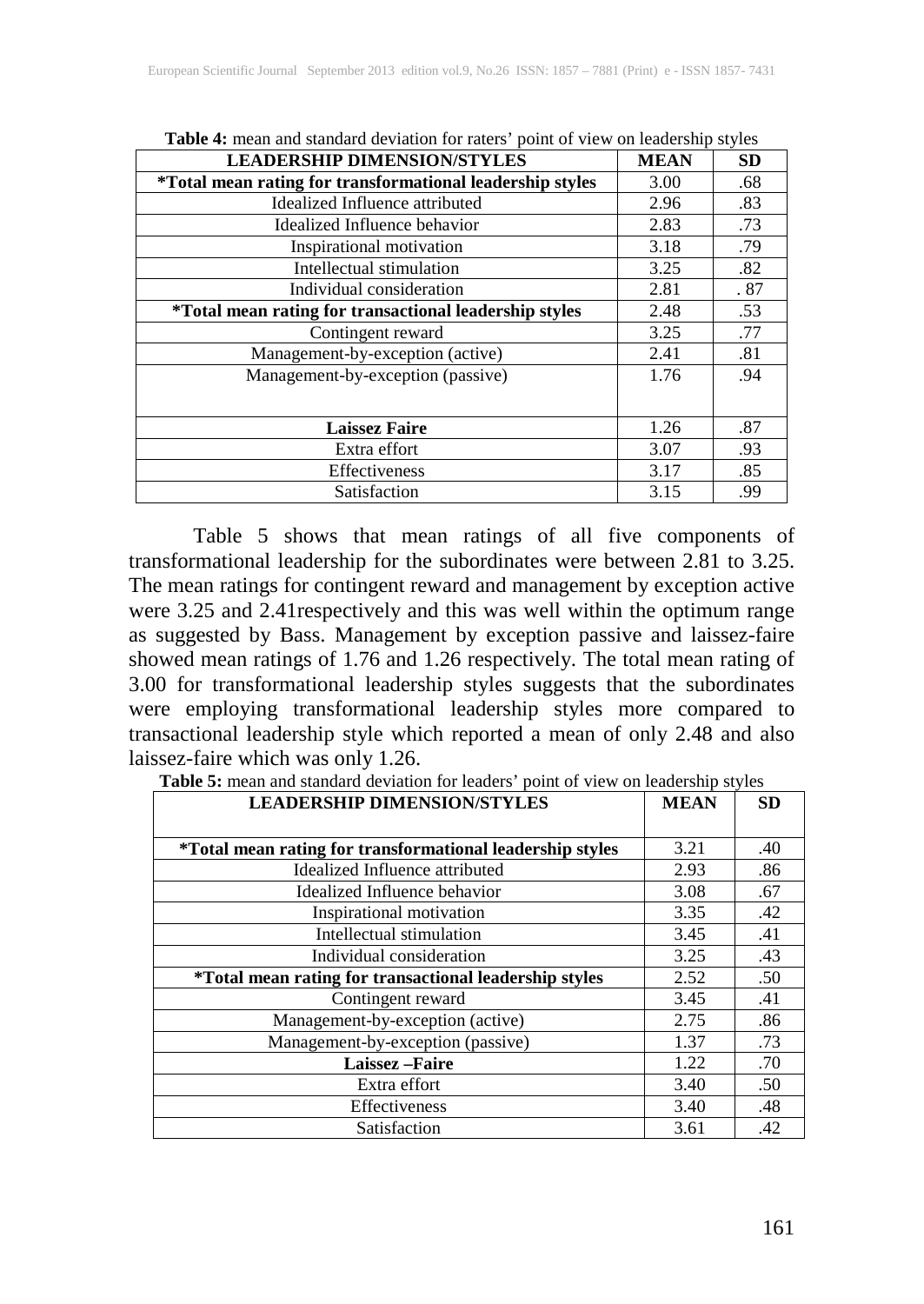Table 5 shows that the mean ratings of all four components of transformational leadership for the middle managers were between 2.93 to 3.45. The mean ratings for contingent reward and management by exception active were 3.45 and 2.75 respectively and this was well within the optimum range as suggested by Bass. Management by exception passive and laissezfaire showed mean ratings of 1.37 and 1.22 respectively. The total mean rating of 3.21for transformational leadership styles suggests that the middle level managers were employing transformational leadership styles more compared to transactional leadership style which reported a mean of only 2.52 and also laissez-faire which was only 1.22.

Regarding to the third question which deals with best leadership style depend on better out come in Saudi Ministry of Health in kingdom of Saudi Arabia, a 2-tailed Pearson product –Moment correlation (Pearson's r) was used to calculate the correlation coefficient among satisfaction, effectiveness and extra effort variables and leadership styles (transformational, transactional and laissez-faire) depend on leader and rater point view (table 6).

| Table 6: correlation coefficient among extra effort, effectiveness, and satisfaction variables |  |
|------------------------------------------------------------------------------------------------|--|
| and leadership styles (transformational, transactional and laissez-faire) for leader and rater |  |

| <b>Sample</b> | Leadership           | <b>Transfor-</b> | Tran-  | Laissez - |         |
|---------------|----------------------|------------------|--------|-----------|---------|
|               |                      | <b>Outcome</b>   |        | sactional | Faire   |
| <b>Leader</b> | Satisfaction         | $\mathbf{r}$     | .27    | $.40*$    | $-.03$  |
|               |                      | P value          | .14    | .028      | .87     |
|               | <b>Effectiveness</b> | r                | .30    | .32       | $-.13$  |
|               |                      | P value          | .09    | .07       | .48     |
|               | Extra effort         | r                | $.41*$ | $.41*$    | $-.06$  |
|               |                      | P value          | .02    | .02       | .73     |
| Rater         | Satisfaction         | r                | $.72*$ | .16       | $-.52*$ |
|               |                      | P value          | .000   | .10       | .000    |
|               | <b>Effectiveness</b> | $\mathbf{r}$     | $.83*$ | $.43*$    | $-.48*$ |
|               |                      | P value          | .000   | .000      | .000    |
|               | Extra effort         | r                | $.82*$ | $.30*$    | $-.49*$ |
|               |                      | P value          | .000   | .003      | .000    |
| Leader &      | Satisfaction         | r                | $.72*$ | $.20*$    | $-48*$  |
| Rater         |                      | P value          | .000   | .02       | .000    |
|               | <b>Effectiveness</b> | r                | $.81*$ | $.44*$    | $-46*$  |
|               |                      | P value          | .000   | .000      | .000    |
|               | Extra effort         | $\mathbf{r}$     | $.80*$ | $.35*$    | $-43*$  |
|               |                      | P value          | .000   | .000      | .000    |

point view

#### **\*Significant at**  $\alpha \leq 0.05$

Tables (6) shows that there was a significant and positive correlation between transformational and extra effort for leaders sample ( $r = .41$ ,  $p <$ 0.05), whereas there was no significant correlation between transformational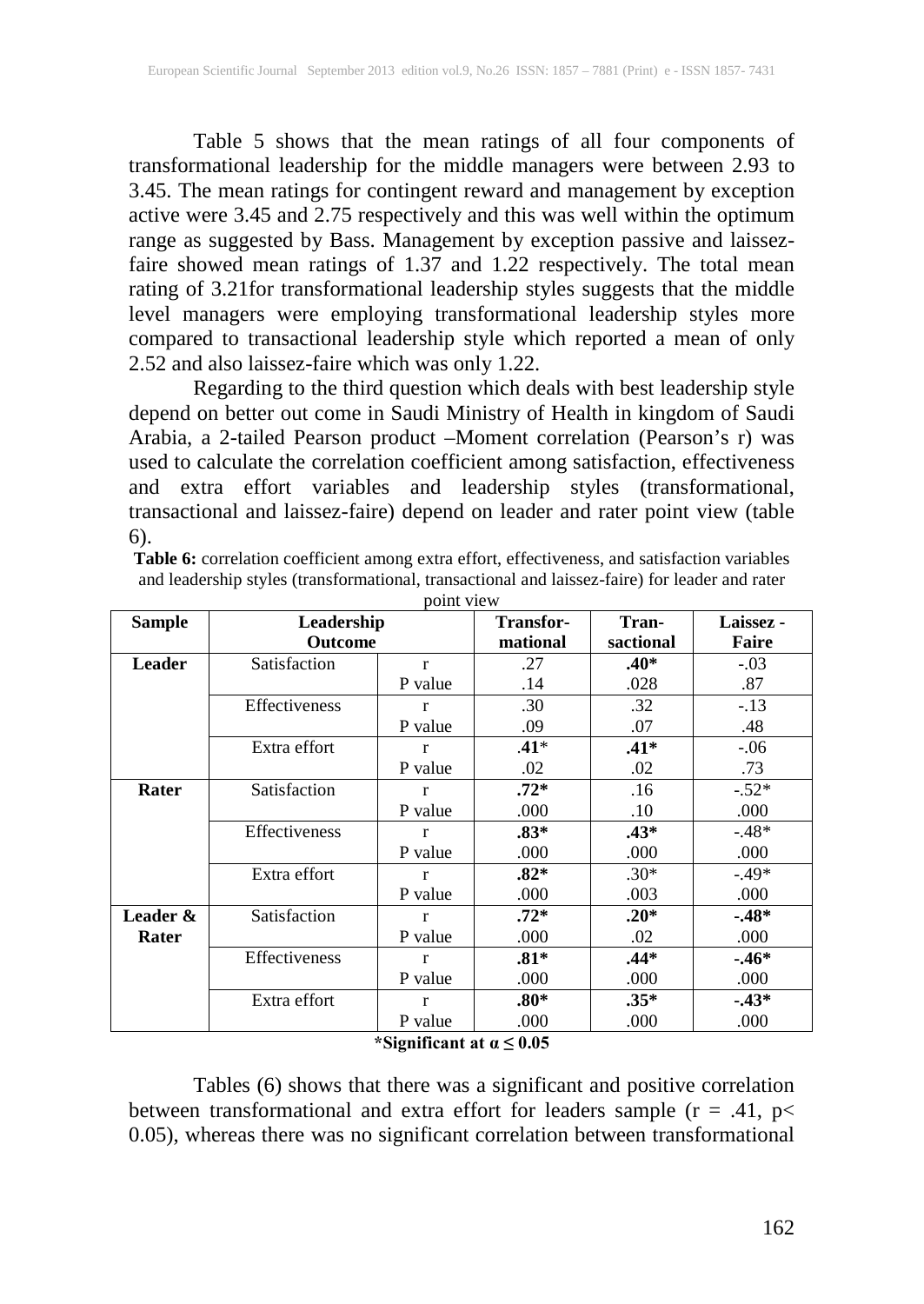leadership style with satisfaction, and effectiveness ( $r = .27$ ,  $p < 0.05$ ), and (r  $=$  .30, p $<$  0.05) respectively.

The correlation coefficients among transactional leadership style and each variable of satisfaction, effectiveness and extra effort for leaders sample was a significant and positive correlation between transformational and satisfaction for leaders sample ( $r = .40$ ,  $p < 0.05$ ), also a significant and positive correlation between transformational and extra effort  $(r = .41, p<$ 0.05), but there was no significant correlation between transformational leadership style, and effectiveness ( $r = .27$ ,  $p < 0.05$ ).

The correlation coefficients among laissez-faire leadership style and each variable of satisfaction, effectiveness and extra effort for leaders sample was a low negatively reached (r = -.03, p < 0.05) (r = -.13, p < 0.05) (r = -.06, p < 0.05) respectively.

Tables (6) shows that there the correlation coefficients among laissez-faire leadership style and each variable of satisfaction, effectiveness and extra effort for raters sample was a high positively reached ( $r = .72$ ,  $p <$ 0.05) (r = .83, p < 0.05) (r = .82, p < 0.05) respectively.

The correlation coefficients among transactional leadership style and each variable of, effectiveness and extra effort for raters sample was a high positively reached  $(r = .43, p < 0.05)$   $(r = .30, p < 0.05)$  respectively but the correlation coefficients among transactional leadership style and satisfaction is low reached

The correlation coefficients among laissez -Faire leadership style and each variable of, satisfaction effectiveness and extra effort for raters sample was high negatively reached (r = -.52, p< 0.05), (r = -.48, p< 0.05), (r = -.49,  $p < 0.05$ ) respectively.

Tables (6) shows that the correlation coefficients among transformational leadership style and each variable of, satisfaction, effectiveness and extra effort for raters and leaders sample was high positively reached (r = .72, p< 0.05), (r = .81, p< 0.05), (r = .80, p< 0.05) respectively.

The correlation coefficients among transactional leadership style and each variable of, satisfaction, effectiveness and extra effort for raters and leaders sample was high positively reached ( $r = .20$ ,  $p < 0.05$ ), ( $r = .44$ ,  $p <$  $(0.05)$ ,  $(r = .35, p < 0.05)$  respectively.

The correlation coefficients among laissez -Faire leadership style and each variable of, satisfaction, effectiveness and extra effort for raters and leaders sample was high negatively reached ( $r = -.48$ ,  $p < 0.05$ ), ( $r = -.46$ ,  $p <$  $(0.05)$ ,  $(r = -.43, p < 0.05)$  respectively.

Regarding to the forth question which deals with an agreement between raters and leaders point of view on leadership styles distributive in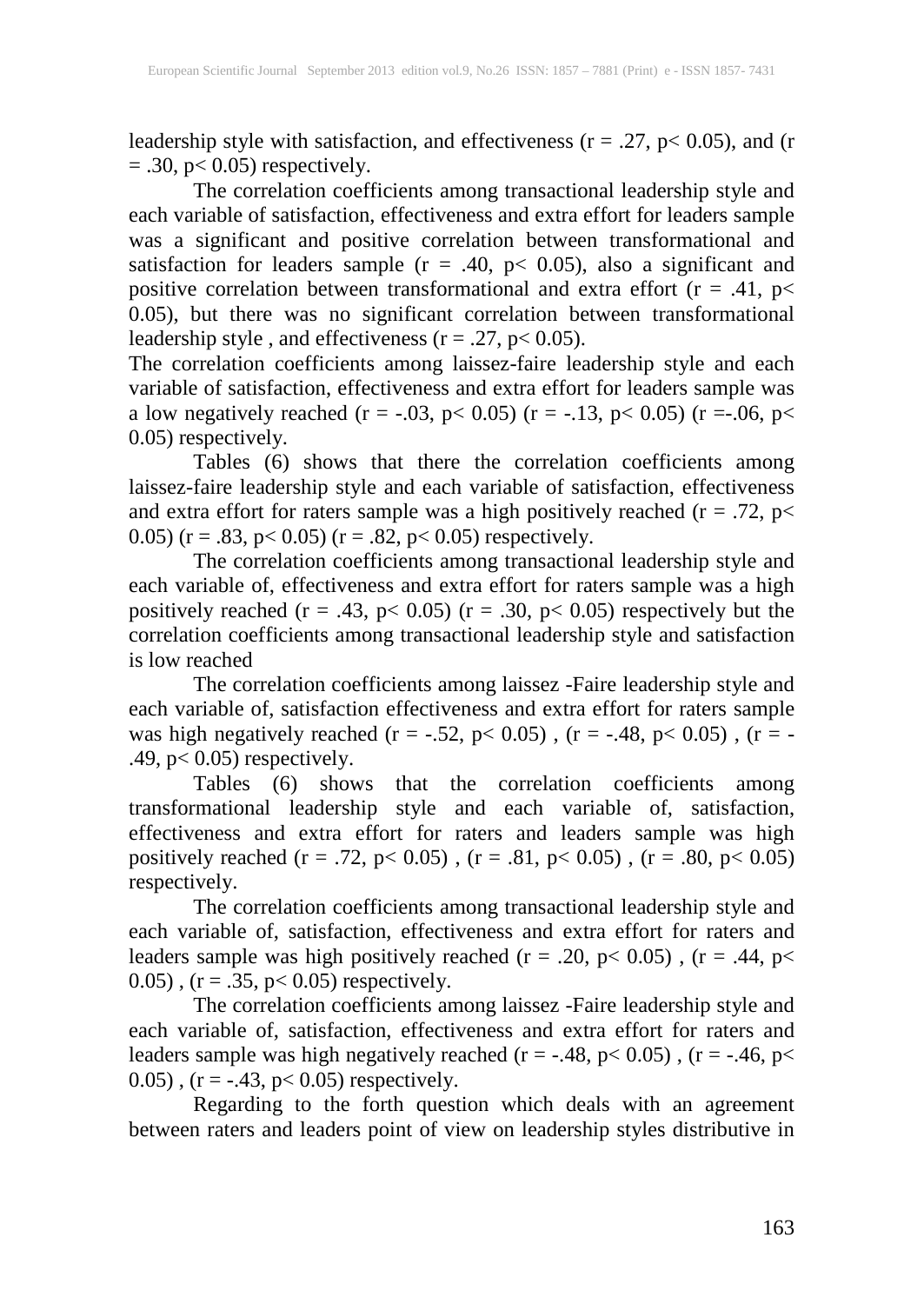Saudi Ministry of Health in kingdom of Saudi Arabia, Paired Samples T test was applied .

**Table 7** agreement between raters and leaders point of view on leadership styles distributive in Saudi Ministry of Health

| Leadership style | <b>Objects</b> | n  | <b>Mean</b>           | S.D | t -Value | df | <b>P-value</b> |
|------------------|----------------|----|-----------------------|-----|----------|----|----------------|
| Transformational | Leader         | 30 | 3.21                  | .40 |          |    |                |
| leadership       |                |    |                       |     | $-3.265$ | 29 | .619           |
|                  | Rater          | 91 | 2.73                  | .74 |          |    |                |
| Transactional    | Leader         | 30 | 2.52                  | .50 |          |    |                |
| leadership       | Rater          | 91 | 2.41                  | .52 | $-.788$  | 29 | .334           |
| Laissez - Faire  | Leader         | 30 | 1.22                  | .70 |          |    |                |
| leadership       | Rater          | 91 | 1.52                  | .76 | 1.542    | 29 | .807           |
|                  |                |    | $*0:10:10:11:12:2000$ |     |          |    |                |

\*Significant at  $\alpha \leq 0.05$ 

Table (7) shows that there are an agreement between leaders and raters on transformational, transactional and laissez-faire as distributed in Saudi Ministry of Health in kingdom of Saudi Arabia.

**Differences in the MLQ factors for Leaders and Raters Regarding Selected Demographic Variables:**

Also, an independent–samples t-test was used to investigate the difference on the MLQ factors for leaders and raters in regards to gender, and marital status .While, One-way ANOVA was used to examine difference on the MLQ factors for leaders and raters in regard to age, work experiences, and period working with leaders as follow:

#### **1- Gender variable for rater and leader:**

As shown in table (8), the analysis showed there was no significant difference on the MLQ factors for raters due to gender, because significant scores for t value don't reached to (0.05)

| <b>Variables</b>                     | Male<br>$n = 80$ |     | <b>Female</b><br>$n = 11$ |     |          |      |     |  | t -Value | df | <b>P-value</b> |
|--------------------------------------|------------------|-----|---------------------------|-----|----------|------|-----|--|----------|----|----------------|
|                                      | Mean             | SD  | Mean                      | SD  |          |      |     |  |          |    |                |
| <b>Transformational</b>              | 2.93             | .72 | 3.12                      | .61 | $-1.295$ | 89   | .19 |  |          |    |                |
| Idealized Influence attributed       | 2.87             | .93 | 3.11                      | .62 | $-1.451$ | 87.7 | .15 |  |          |    |                |
| Idealized Influence                  | 2.75             | .74 | 2.96                      | .71 | $-1.285$ | 89   | .20 |  |          |    |                |
| behaviour                            |                  |     |                           |     |          |      |     |  |          |    |                |
| Inspirational motivation             | 3.14             | .81 | 3.25                      | .77 | $-.650$  | 89   | .51 |  |          |    |                |
| Intellectual stimulation             | 3.20             | .82 | 3.33                      | .82 | $-.695$  | 89   | .48 |  |          |    |                |
| Individual consideration             | 2.70             | .90 | 2.98                      | .79 | $-1.490$ | 89   | .14 |  |          |    |                |
| <b>Transactional</b>                 | 2.45             | .53 | 2.51                      | .54 | $-.533$  | 89   | .59 |  |          |    |                |
| Contingent reward                    | 3.24             | .80 | 3.28                      | .74 | $-.269$  | 89   | .78 |  |          |    |                |
| Management-by-exception              | 2.36             | .80 | 2.50                      | .84 | $-764$   | 89   | .44 |  |          |    |                |
| (active)                             |                  |     |                           |     |          |      |     |  |          |    |                |
| Management-by-exception<br>(passive) | 1.76             | .96 | 1.77                      | .91 | $-.022$  | 89   | .98 |  |          |    |                |

**Table 8.1:** difference on the MLQ factors for raters in regards to gender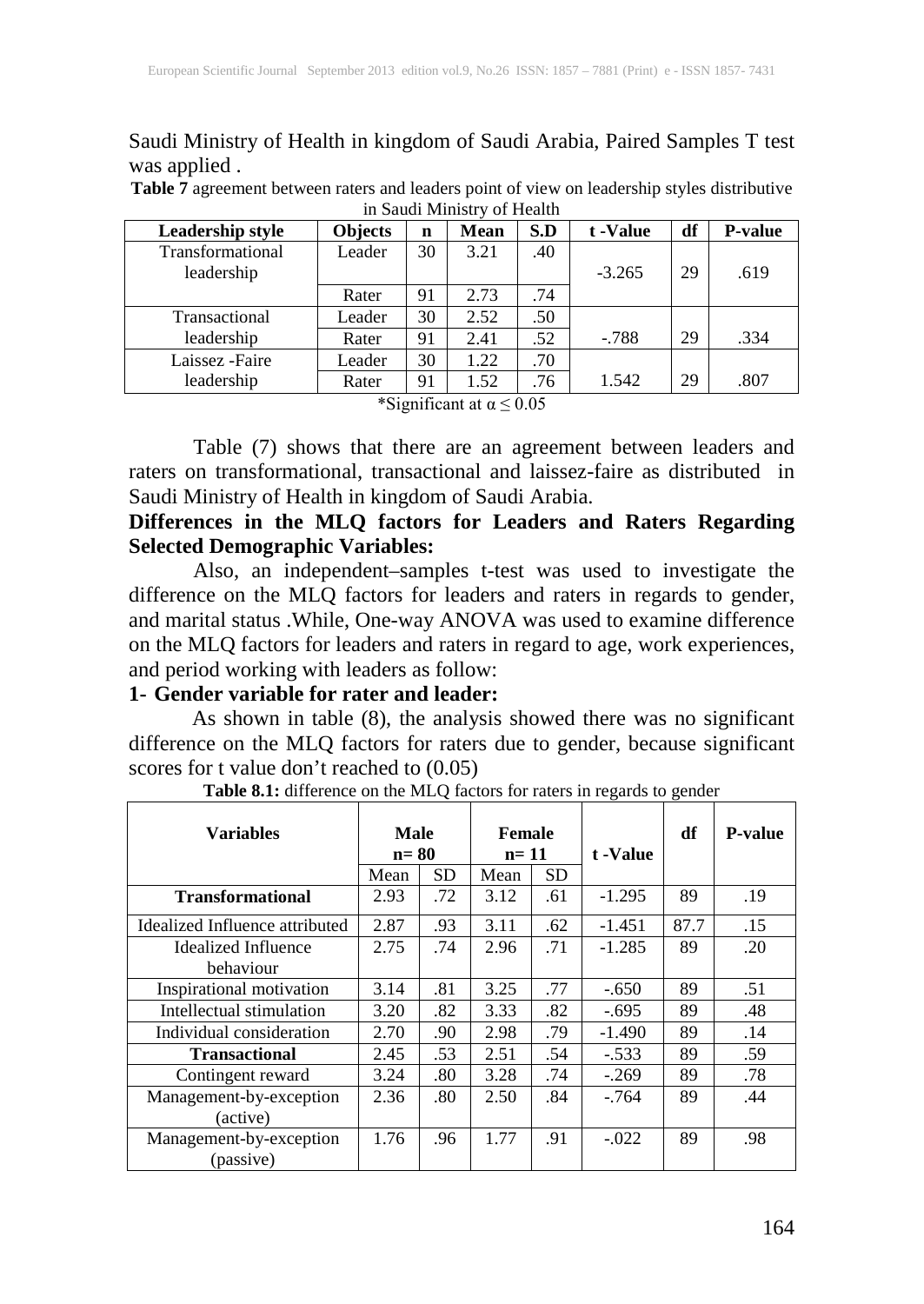| <b>Laissez</b> - Faire             | .29  | .88 | .22  | .86 | $-.022$ | 89 | .98 |  |
|------------------------------------|------|-----|------|-----|---------|----|-----|--|
| Extra effort                       | 3.01 | 99  | 3.17 | .84 | $-779$  | 89 | .43 |  |
| Effectiveness                      | 3.19 | .82 | 3.12 | 90  | .390    | 89 | .69 |  |
| <b>Satisfaction</b>                | 3.10 | .04 | 3.23 | .93 | $-.598$ | 89 | .55 |  |
| *Significant at $\alpha \leq 0.05$ |      |     |      |     |         |    |     |  |

As shown in table (8), the analysis showed there was no significant difference on the MLQ factors for Leader due to gender, because significant scores for t. value don't reached to  $(0.05)$ .

| Variables                      | <b>Male</b><br>Female<br>$n=28$<br>$n=2$ |                       |      | t -Value                           | df       | <b>P-value</b> |     |
|--------------------------------|------------------------------------------|-----------------------|------|------------------------------------|----------|----------------|-----|
|                                | Mean                                     | S                     | Mean | S                                  |          |                |     |
|                                |                                          | D                     |      | D                                  |          |                |     |
| <b>Transformational</b>        | 3.16                                     | .41                   | 3.31 | .38                                | $-950$   | 28             | .35 |
| Idealized Influence attributed | 2.85                                     | .89                   | 3.10 | .81                                | $-.744$  | 28             | .46 |
| Idealized Influence behaviour  | 3.06                                     | .75                   | 3.12 | .50                                | $-.237$  | 28             | .81 |
|                                |                                          |                       |      | 3                                  |          |                |     |
| Inspirational motivation       | 3.26                                     | .44                   | 3.55 | .32                                | $-1.820$ | 28             | .08 |
| Intellectual stimulation       | 3.43                                     | .46                   | 3.47 | .32                                | $-.228$  | 28             | .82 |
| Individual consideration       | 3.21                                     | .41                   | 3.32 | .47                                | $-.668$  | 28             | .50 |
| <b>Transactional</b>           | 2.51                                     | .44                   | 2.55 | .63                                | $-.232$  | 28             | .81 |
| Contingent reward              | 3.45                                     | .36                   | 3.47 | .50                                | $-.155$  | 28             | .87 |
| Management-by-exception        | 2.80                                     | .82                   | 2.65 | .95                                | .444     | 28             | .66 |
| (active)                       |                                          |                       |      |                                    |          |                |     |
| Management-by-exception        | 1.28                                     | .67                   | 1.55 | .86                                | $-918$   | 28             | .36 |
| (passive)                      |                                          |                       |      |                                    |          |                |     |
| <b>Laissez</b> - Faire         | 1.21                                     | .68                   | 1.25 | .77                                | $-.135$  | 28             | .89 |
| Extra effort                   | 3.43                                     | .49                   | 3.33 | .54                                | .504     | 28             | .61 |
| Effectiveness                  | 3.35                                     | .48                   | 3.50 | .48                                | $-.793$  | 28             | .43 |
| Satisfaction                   | 3.5750                                   | .43<br>$\cdot$ $\sim$ | 3.70 | .42<br>$\sim$ $\sim$ $\sim$ $\sim$ | $-.746$  | 28             | .46 |

**Table 8.2:** difference on the MLQ factors for leaders in regards to gender

\*Significant at  $\alpha \leq 0.05$ 

#### **2- Marital status variable for rater and leader**

As shown in table (10), the analysis showed there was no significant difference on the MLQ factors for raters due to marital status, because significant scores for  $\overline{t}$  value do not reached to (0.05), but there is a significant difference among opinion's leaders on some MLQ factors due to Management-by-exception (passive) in favor of married.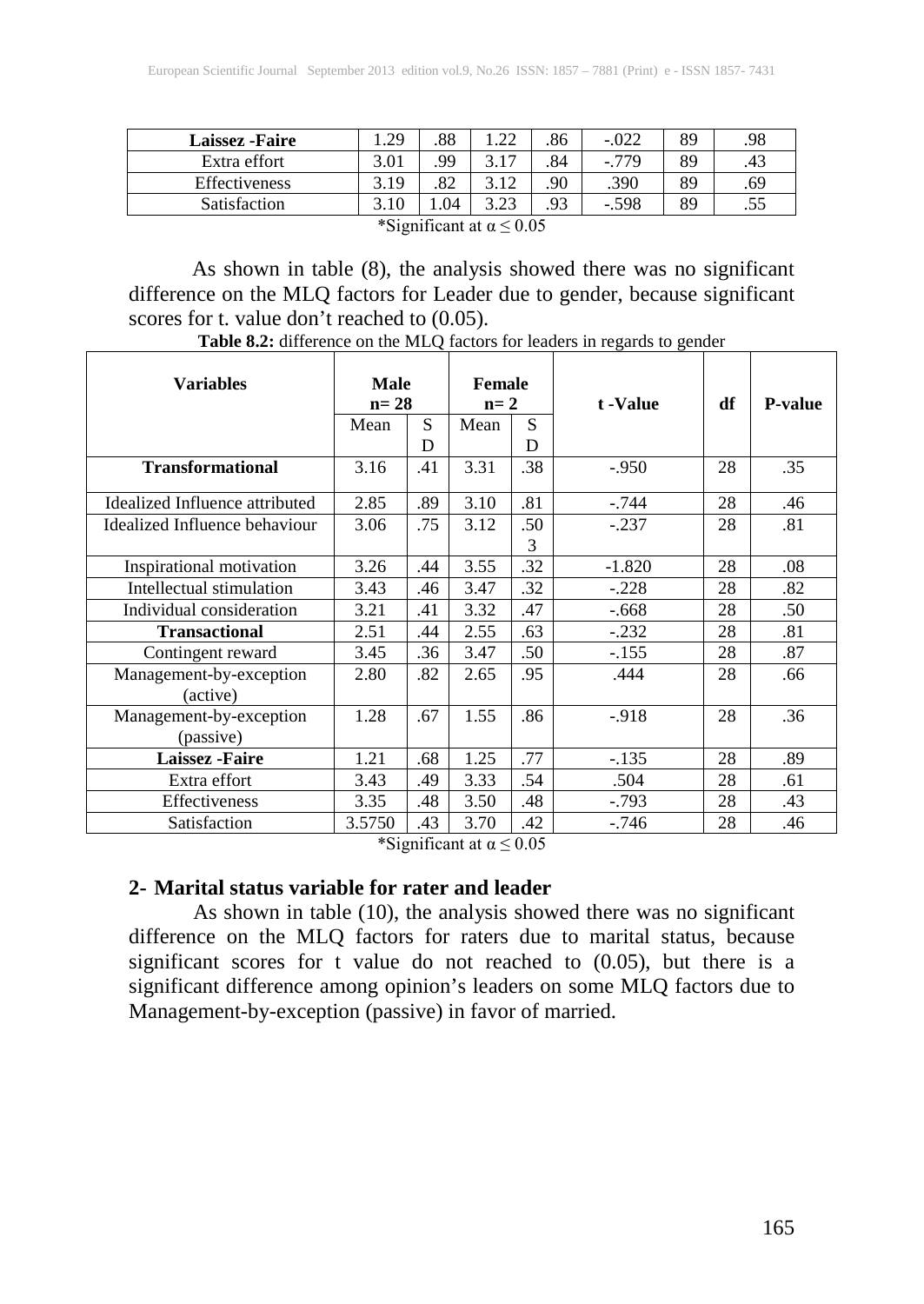| <b>Variables</b>                     | <b>Married</b><br>$n=16$<br><b>SD</b><br>Mean |     | <b>No married</b><br>$n = 14$<br><b>SD</b><br>Mean                                    |     | t -Value | df   | <b>P.</b><br>value |
|--------------------------------------|-----------------------------------------------|-----|---------------------------------------------------------------------------------------|-----|----------|------|--------------------|
| <b>Transformational</b>              | 3.09                                          | .42 | 3.35                                                                                  | .34 | $-1.865$ | 28   | .07                |
| Idealized Influence attributed       | 2.76                                          | .76 | 3.12                                                                                  | .94 | $-1.147$ | 28   | .26                |
| Idealized Influence behaviour        | 2.89                                          | .67 | 3.30                                                                                  | .62 | $-1.741$ | 28   | .09                |
| Inspirational motivation             | 3.29                                          | .44 | 3.42                                                                                  | .39 | $-.845$  | 28   | .40                |
| Intellectual stimulation             | 3.35                                          | .40 | 3.55                                                                                  | .41 | $-1.286$ | 28   | .20                |
| Individual consideration             | 3.14                                          | .49 | 3.37                                                                                  | .32 | $-1.521$ | 28   | .13                |
| <b>Transactional</b>                 | 2.51                                          | .61 | 2.54                                                                                  | .35 | $-144$   | 24.4 | .88                |
| Contingent reward                    | 3.34                                          | .47 | 3.58                                                                                  | .28 | $-1.740$ | 25.1 | .09                |
| Management-by-exception<br>(active)  | 2.56                                          | .97 | 2.96                                                                                  | .67 | $-1.321$ | 26.7 | .19                |
| Management-by-exception<br>(passive) | 1.64                                          | .67 | 1.07                                                                                  | .71 | 2.257    | 28   | .03                |
| <b>Laissez</b> - Faire               | 1.45                                          | .57 | .96                                                                                   | .76 | 1.989    | 28   | .06                |
| Extra effort                         | 3.29                                          | .54 | 3.52                                                                                  | .44 | $-1.267$ | 28   | .21                |
| Effectiveness                        | 3.37                                          | .57 | 3.42                                                                                  | .37 | $-.306$  | 25.9 | .76                |
| Satisfaction                         | 3.62                                          | .50 | 3.60<br>$*$ C $:$ $\ldots$ $*$ $\ldots$ $*$ $\ldots$ $\ldots$ $\cap$ $\cap$ $\subset$ | .34 | .114     | 26.7 | .91                |

**Table 9:** difference on the MLQ factors for leaders in regards to marital status

\*Significant at  $\alpha \leq 0.05$ 

As shown in table (10), the analysis showed there was no significant difference on the MLQ factors for raters due to marital status, because significant scores for t value do not reached to (0.05).

| <b>Variables</b>                     | <b>Married</b><br>$n=68$<br>SD<br>Mean |     | No married<br>$n = 23$<br>Mean | <b>SD</b> | $t -$<br><b>Value</b> | df | <b>P</b> -<br>value |
|--------------------------------------|----------------------------------------|-----|--------------------------------|-----------|-----------------------|----|---------------------|
| <b>Transformational</b>              | 2.99                                   | .66 | 3.05                           | .76       | $-.327$               | 89 | .74                 |
| Idealized Influence attributed       | 2.95                                   | .75 | 2.98                           | 1.06      | $-.182$               | 89 | .85                 |
| Idealized Influence behaviour        | 2.85                                   | .72 | 2.78                           | .78       | .394                  | 89 | .69                 |
| Inspirational motivation             | 3.14                                   | .78 | 3.31                           | .84       | $-.893$               | 89 | .37                 |
| Intellectual stimulation             | 3.22                                   | .81 | 3.33                           | .86       | $-.564$               | 89 | .57                 |
| Individual consideration             | 2.80                                   | .87 | 2.82                           | .86       | $-.099$               | 89 | .92                 |
| <b>Transactional</b>                 | 2.44                                   | .51 | 2.59                           | .59       | $-1.218$              | 89 | .22                 |
| Contingent reward                    | 3.24                                   | .76 | 3.30                           | .83       | $-.328$               | 89 | .74                 |
| Management-by-exception<br>(active)  | 2.38                                   | .78 | 2.50                           | .913      | $-.575$               | 89 | .56                 |
| Management-by-exception<br>(passive) | 1.69                                   | .88 | 1.98                           | 1.09      | $-1.298$              | 89 | .19                 |
| <b>Laissez</b> - Faire               | 1.26                                   | .78 | 1.27                           | 1.09      | $-.016$               | 89 | .98                 |

**Table 10:** difference on the MLQ factors for Raters in regards to marital status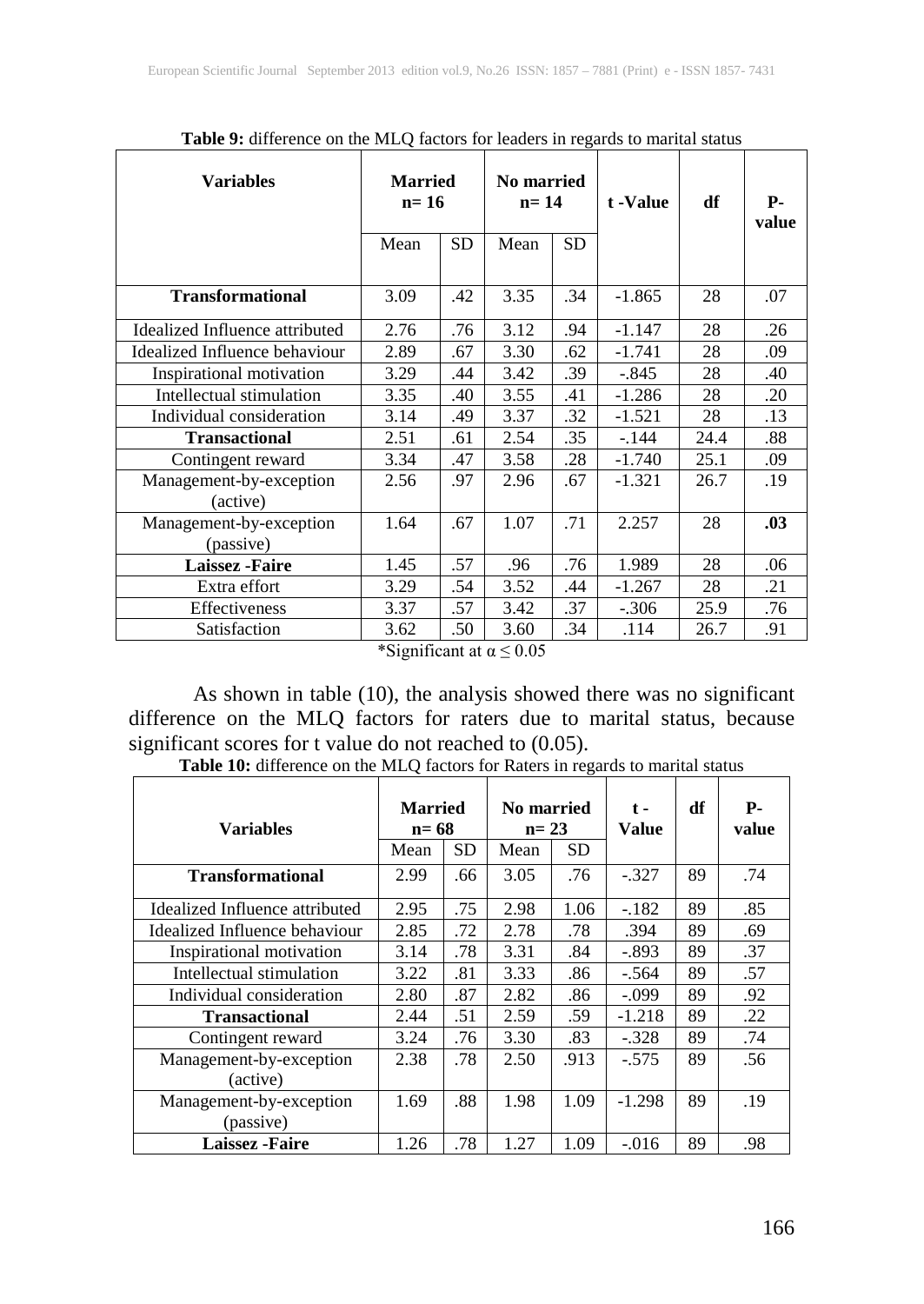| Extra effort                                                 | 3.10 | .94            | 3.00                 | ۵3<br>ر . | .452     | 89 | 05. |  |  |
|--------------------------------------------------------------|------|----------------|----------------------|-----------|----------|----|-----|--|--|
| Effectiveness                                                | J.IL | oε<br>.ره      | $\sqrt{21}$<br>1 - ب | .84       | $-0.942$ | 89 | .34 |  |  |
| Satisfaction                                                 |      | Q <sub>1</sub> | 3.02                 |           | 722      | 89 |     |  |  |
| $*$ C $:$ $\ldots$ $\mathcal{L}$ and at $\ldots$ $\neq$ 0.05 |      |                |                      |           |          |    |     |  |  |

\*Significant at  $\alpha \leq 0.05$ 

#### **3- Age, Work experiences, and Period working with leaders for Raters**

Due to find out differences among raters opinions on MLQ factors due to age, work experiences, and period working with leaders, a One-way ANOVA was used, result show there were no significant differences among raters opinions due to age as shown in table (11)

| Variables                                | < 23                         |           | $23 - 32$ |           | $33 - 42$ |                       | $43 - 52$ |           |      | > 52      |           |
|------------------------------------------|------------------------------|-----------|-----------|-----------|-----------|-----------------------|-----------|-----------|------|-----------|-----------|
|                                          | $n=1$                        |           | $n=43$    |           | $n = 33$  |                       | $n=12$    |           |      | $n=2$     | <b>P-</b> |
|                                          | Me                           | <b>SD</b> | Me-       | <b>SD</b> | Me-       | <b>SD</b>             | Me-       | <b>SD</b> | Me-  | <b>SD</b> | valu      |
|                                          | -an                          |           | an        |           | an        |                       | an        |           | an   |           | e         |
| <b>Transformational</b>                  | 3.1<br>5                     |           | 3.08      | .68       | 2.89      | .75                   | 3.11      | .45       | 2.5  | .67       | .62       |
| <b>Idealized Influence</b><br>attributed | 3.2<br>5                     |           | 3.12      | .83       | 2.80      | .93                   | 2.89      | .54       | 2.37 | .17       | .41       |
| <b>Idealized Influence</b><br>behavior   | 1.7<br>5                     |           | 2.83      | .74       | 2.78      | .79                   | 3.06      | .47       | 2.75 | .70       | .49       |
| Inspirational<br>motivation              | 4.0<br>$\Omega$              |           | 3.24      | .84       | 3.09      | .83                   | 3.25      | .53       | 2.62 | .53       | .61       |
| Intellectual<br>stimulation              | 3.2<br>5                     | ÷.        | 3.34      | .86       | 3.06      | .81                   | 3.45      | .68       | 3.00 | 1.06      | .53       |
| Individual<br>consideration              | $\overline{3.5}$<br>$\Omega$ |           | 2.88      | .80       | 2.69      | 1.0<br>1              | 2.91      | .63       | 2.12 | 1.23      | .58       |
| <b>Transactional</b>                     | 1.9<br>1                     |           | 2.58      | .57       | 2.46      | .49                   | 2.26      | .42       | 2.20 | .53       | .27       |
| Contingent reward                        | 3.7<br>5                     |           | 3.34      | .76       | 3.13      | .87                   | 3.35      | .43       | 2.62 | 1.23      | .52       |
| Management-by-<br>exception (active)     | 1.2<br>5                     |           | 2.45      | .87       | 2.46      | .84                   | 2.22      | .54       | 2.25 | .00       | .56       |
| Management-by-<br>exception (passive)    | .75                          |           | 1.94      | .91       | 1.78      | .93                   | 1.20      | .99       | 1.75 | .35       | .14       |
| Laissez - Faire                          | .50                          |           | 1.20      | .87       | 1.43      | .91                   | 1.12      | .74       | 1.12 | .88       | .65       |
| Extra effort                             | 3.6<br>6                     |           | 3.20      | .79       | 2.90      | 1.1<br>$\overline{c}$ | 3.16      | .81       | 2.33 | 1.41      | .47       |
| Effectiveness                            | 3.7<br>5                     | ÷.        | 3.26      | .81<br>3  | 3.00      | .94                   | 3.37      | .67<br>8  | 2.25 | .70       | .26       |
| Satisfaction                             | 4.0<br>$\mathbf{0}$          |           | 3.20      | 1.0<br>7  | 3.00      | 1.0<br>3              | 3.33      | .53       | 3.00 | 1.41      | .73       |

**Table 11** Differences on MLQ factors for raters point view due to age variable

\*Significant at  $\alpha \leq 0.05$ 

Also, a One-way ANOVA was used to examine difference in the MLQ factors for raters point view in regard to work experiences. As shown in table (12), the analysis showed there significant differences among raters' opinions due to work experiences as contingent reward and extra effort in favor of raters who experience of them more than > 6 Month.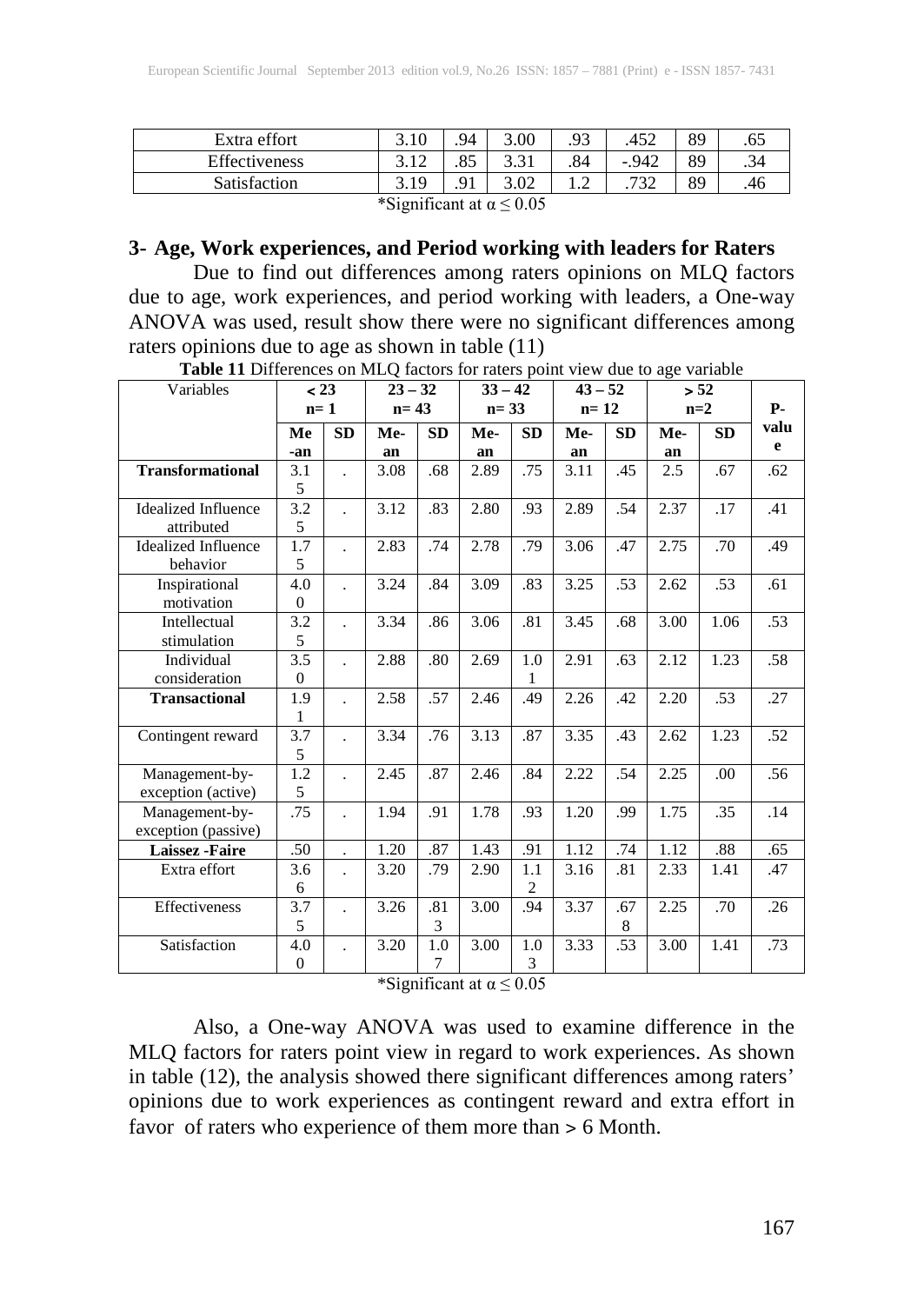| Variables                  | $> 6$ Month |           | 1 Year |     | 2 Year |                | $> 2$ year  |           | $P-$  |  |
|----------------------------|-------------|-----------|--------|-----|--------|----------------|-------------|-----------|-------|--|
|                            | $n=18$      |           | $n=13$ |     | $n=4$  |                | $n=56$      |           | value |  |
|                            | <b>Mean</b> | <b>SD</b> | Mean   | SD  | Mean   | SD             | <b>Mean</b> | <b>SD</b> |       |  |
| <b>Transformational</b>    | 3.28        | .58       | 3.20   | .51 | 2.65   | 1.3            | 2.90        | .67       | .08   |  |
|                            |             |           |        |     |        | 3              |             |           |       |  |
| <b>Idealized Influence</b> | 3.22        | .74       | 3.36   | .63 | 2.93   | 1.3            | 2.78        | .83       | .06   |  |
| attributed                 |             |           |        |     |        | 5              |             |           |       |  |
| <b>Idealized Influence</b> | 2.93        | .83       | 2.98   | .63 | 2.31   | 1.3            | 2.80        | .67       | .41   |  |
| behaviour                  |             |           |        |     |        | 9              |             |           |       |  |
| Inspirational              | 3.56        | .63       | 3.32   | .61 | 2.81   | 1.4            | 3.05        | .80       | .07   |  |
| motivation                 |             |           |        |     |        | 1              |             |           |       |  |
| Intellectual               | 3.55        | .58       | 3.40   | .59 | 2.75   | 1.2            | 3.15        | .88       | .16   |  |
| stimulation                |             |           |        |     |        | 7              |             |           |       |  |
| Individual                 | 3.13        | .83       | 2.96   | .75 | 2.43   | 1.5            | 2.694       | .84       | .20   |  |
| consideration              |             |           |        |     |        | 3              |             |           |       |  |
| <b>Transactional</b>       | 2.62        | .57       | 2.67   | .48 | 2.31   | .68            | 2.40        | .51       | .20   |  |
| Contingent reward          | 3.51        | .54       | 3.42   | .62 | 2.25   | 1.7            | 3.20        | .72       | .02   |  |
|                            |             |           |        |     |        | 9              |             |           |       |  |
| Management-by-             | 2.59        | .95       | 2.73   | .56 | 2.31   | .96            | 2.29        | .80       | .24   |  |
| exception (active)         |             |           |        |     |        |                |             |           |       |  |
| Management-by-             | 1.75        | .93       | 1.88   | .93 | 2.37   | 1.0            | 1.70        | .94       | .55   |  |
| exception (passive)        |             |           |        |     |        | 8              |             |           |       |  |
| <b>Laissez</b> - Faire     | 1.16        | .78       | 1.19   | .72 | 1.37   | .92            | 1.31        | .93       | .91   |  |
| Extra effort               | 3.46        | .74       | 3.28   | .90 | 2.1    | 1.6            | 2.97        | .90       | .04   |  |
|                            |             |           |        |     |        | 6              |             |           |       |  |
| Effectiveness              | 3.41        | .66       | 3.26   | .70 | 2.56   | 1.4            | 3.11        | .88       | .26   |  |
|                            |             |           |        |     |        | $\Omega$       |             |           |       |  |
| Satisfaction               | 3.44        | .82       | 3.26   | .78 | 2.50   | 1.7            | 3.08        | 1.0       | .29   |  |
|                            |             |           |        |     |        | $\mathfrak{Z}$ |             |           |       |  |

**Table 12** Differences on MLQ factors for raters point view due to work experiences variable

\*Significant at  $\alpha \leq 0.05$ 

Furthermore, a One-way ANOVA was used to examine difference in the MLQ factors for raters point view in regard to period working with leaders. As shown in table (13), the analysis showed there significant differences among raters' opinions due to period working with leaders as transformational, idealized Influence attributed, inspirational motivation, intellectual stimulation, contingent reward, and effectiveness in favor of raters who working with leaders for a period between 6 months - ˂ 1 year, but significant differences among raters' opinions due to period working with leaders as Laissez –Faire in favor of raters who working with leaders for a period between 1 year - 2 years.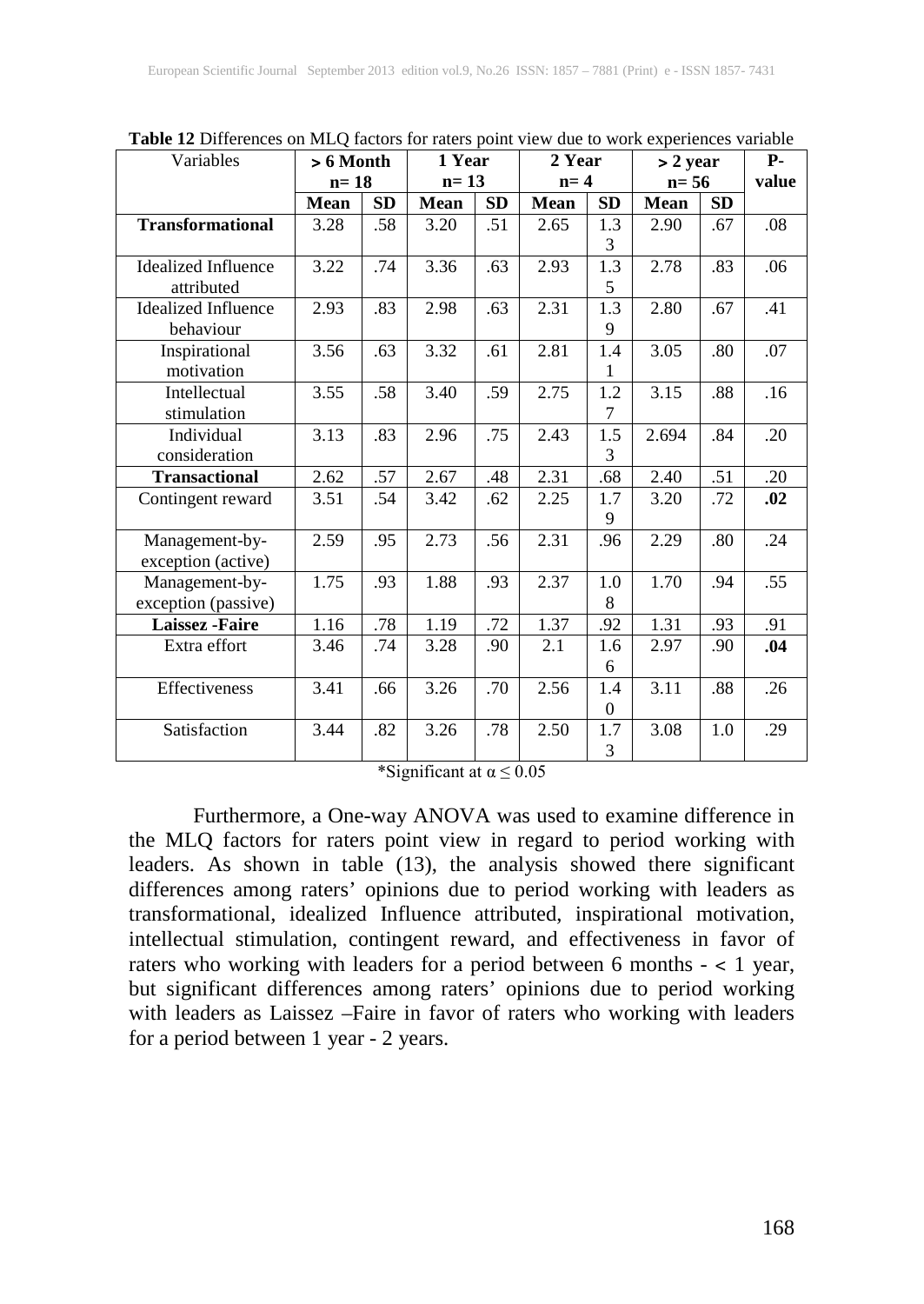| Variables                               | 6 months $-$ < |           | $1$ year - $2$ |           | $2$ year - $3$ |           | > 3 years   |           | <b>P-</b> |
|-----------------------------------------|----------------|-----------|----------------|-----------|----------------|-----------|-------------|-----------|-----------|
|                                         | 1 year         | vears     |                | vears     |                | $n = 34$  |             | val       |           |
|                                         |                | $n=15$    |                | $n = 27$  |                | $n=15$    |             |           |           |
|                                         | <b>Mean</b>    | <b>SD</b> | Mean           | <b>SD</b> | <b>Mean</b>    | <b>SD</b> | <b>Mean</b> | <b>SD</b> |           |
| <b>Transformational</b>                 | 3.43           | .26       | 2.80           | .72       | 3.08           | .67       | 2.95        | .72       | .03       |
| Idealized Influence<br>attributed       | 3.43           | .53       | 2.79           | .91       | 3.15           | .85       | 2.80        | .79       | .04       |
| <b>Idealized Influence</b><br>behaviour | 3.13           | .60       | 2.62           | .80       | 2.88           | .56       | 2.85        | .77       | .18       |
| Inspirational motivation                | 3.66           | .32       | 2.95           | .89       | 3.25           | .68       | 3.13        | .83       | .04       |
| Intellectual stimulation                | 3.83           | .27       | 3.09           | .78       | 3.15           | .70       | 3.16        | .96       | .02       |
| Individual consideration                | 3.10           | .58       | 2.58           | .91       | 2.96           | .94       | 2.79        | .88       | .26       |
| <b>Transactional</b>                    | 2.53           | .72       | 2.45           | .53       | 2.42           | .56       | 2.50        | .44       | .93       |
| Contingent reward                       | 3.81           | .29       | 3.04           | .75       | 3.31           | .57       | 3.15        | .91       | .01       |
| Management-by-<br>exception (active)    | 2.28           | .97       | 2.34           | .76       | 2.30           | .94       | 2.58        | .73       | .5        |
| Management-by-<br>exception (passive)   | 1.50           | 1.25      | 1.96           | .822      | 1.66           | .81       | 1.77        | .93       | .47       |
| <b>Laissez</b> - Faire                  | .66            | .78       | 1.48           | .77       | 1.10           | .62       | 1.44        | .95       | .01       |
| Extra effort                            | 3.48           | .57       | 2.86           | .91       | 3.26           | 1.00      | 2.98        | 1.01      | .15       |
| Effectiveness                           | 3.80           | .31       | 2.88           | .76       | 3.20           | 1.00      | 3.10        | .89       | .00.      |
| Satisfaction                            | 3.50           | .944      | 2.96           | .90       | 3.43           | .96       | 3.02        | 1.07      | .21       |

**Table 13** Differences on MLQ factors for raters point view due Period working with leaders' variable

#### **Discussion**

The purposes of this study were to: examine the leadership style(s) of middle managers as perceived by them as leader from different departments of the Saudi Ministry of Health, examine the leadership style (s) of the middle managers as perceived by their subordinates as Rater from different departments of the Saudi Ministry of Health, identify the leadership style (s) that lead to best outcome (extra effort, effectiveness, satisfaction), and identify differences among leadership style(s) as perceived by middle managers and subordinates according to selected variables such as age, sex, marital status, work experiences, and level of education. According to available knowledge, this study considers a landmark study of leadership style(s) of middle managers as perceived by leader and raters from different departments among the Saudi Ministry of Health.

 The study provides an overview of leadership style(s) which is also follows the context of the existing literature. This chapter will discusses study findings, implications, clinical practice and education. The strengths, limitations, conclusion and recommendations of the study will also be provided.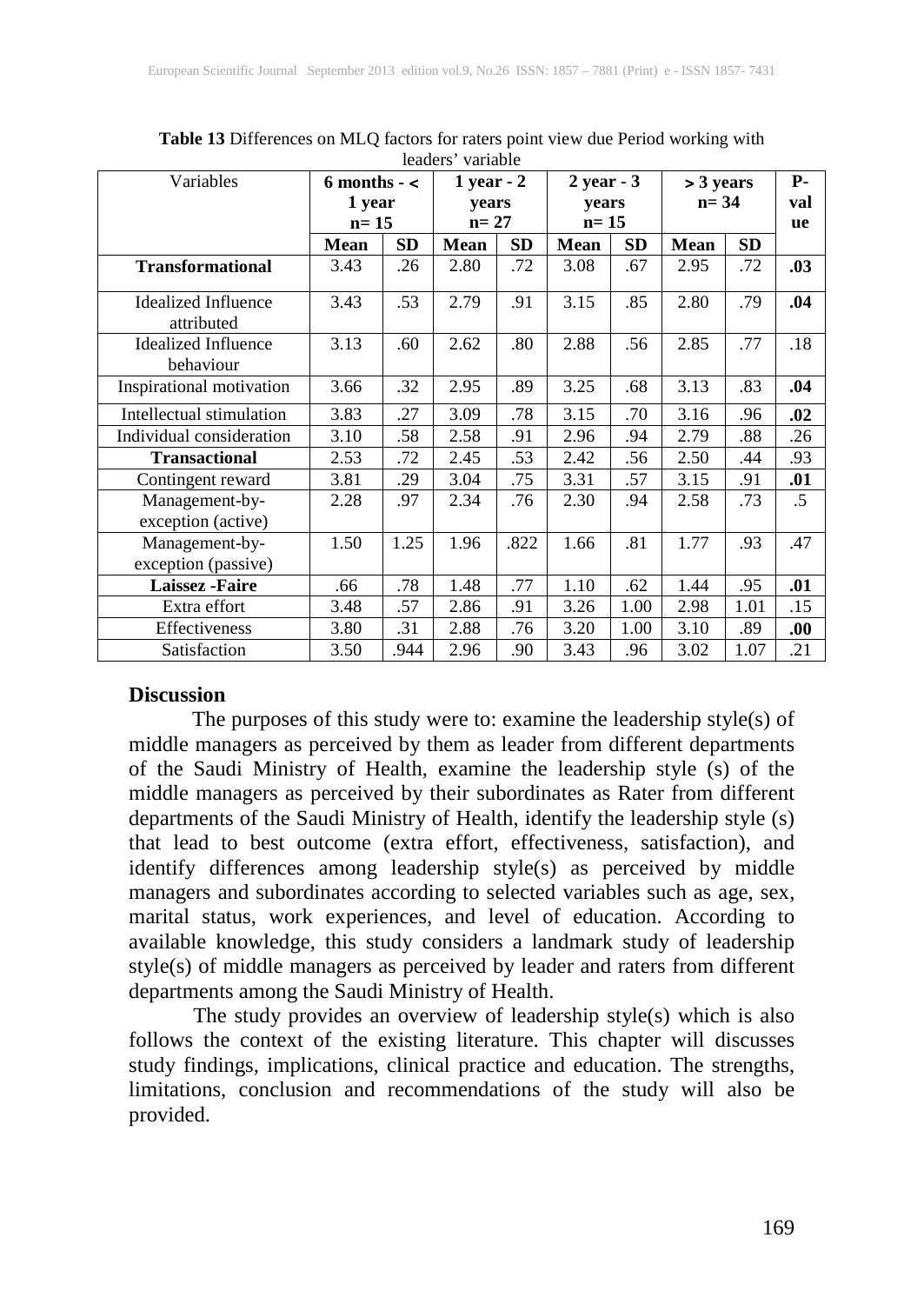The leadership styles of the subordinates (raters) and middle level managers (leaders) were analyzed according to the dimensions of transformational, transactional and laissez-faire leadership. This leadership paradigm has helped this study to understand the commonalities of leadership styles shown by the middle level managers and subordinates.

The results obtained from this study indicate that the middle level managers and the subordinates demonstrated both transformational and transactional leadership. This would confirm Bass (2008) argument that leaders and raters are both transformational and transactional. However, the transformational leadership attributes were more evident than transactional leadership or avoidance of leadership. This finding supports the findings made in previous research in which transformational leadership styles were found to be shown more by leaders and raters as compared to transactional leadership styles (Yukl and Yukl, 2002; Avolio et al., 2004; Bass et al., 2008). In addition, the findings of this study supported the argument brought forth by Eagly et al (2003) that transformational leadership styles were more frequently observed and applied by leaders and raters working in public organizations than those working in the private sector.

 Even though the t-test revealed no significant differences in terms of the leadership styles practiced by the subordinates and middle level managers, the mean ratings and ranking of the dimensions of transformational and transactional leadership styles were useful to understand the leadership styles of middle level managers and subordinates according to the dimensions of transformational and transactional leadership. When the mean ratings of middle level managers and subordinates were compared and ranked, the middle level managers and subordinates displayed very similar mean ratings with one another. Therefore the findings of this study revealed no significant difference in terms of leadership styles between middle level managers and subordinates.

As mentioned in the previous chapter, Bass and Riggio (2006) suggested that for optimal leadership, a mean of 3.0 or higher should be reflected on all four transformational leadership dimensions. The mean rating of contingent reward and active management by exception ideally should be at about 2.5 and passive management by exception and laissez-faire leadership at 1.0 or below on the average (Bass, 1998). The mean ratings of all the transactional components and transformational leadership as well as laissez-faire leadership were approximately close to the optimal mean ratings suggested by Bass.

The depth of the mean ratings for all transformational, transactional and laissez-faire leadership shown by middle level managers and subordinates were indicative of an optimal leadership as suggested by Bass" Model of Full Range Leadership. This shows that the managers and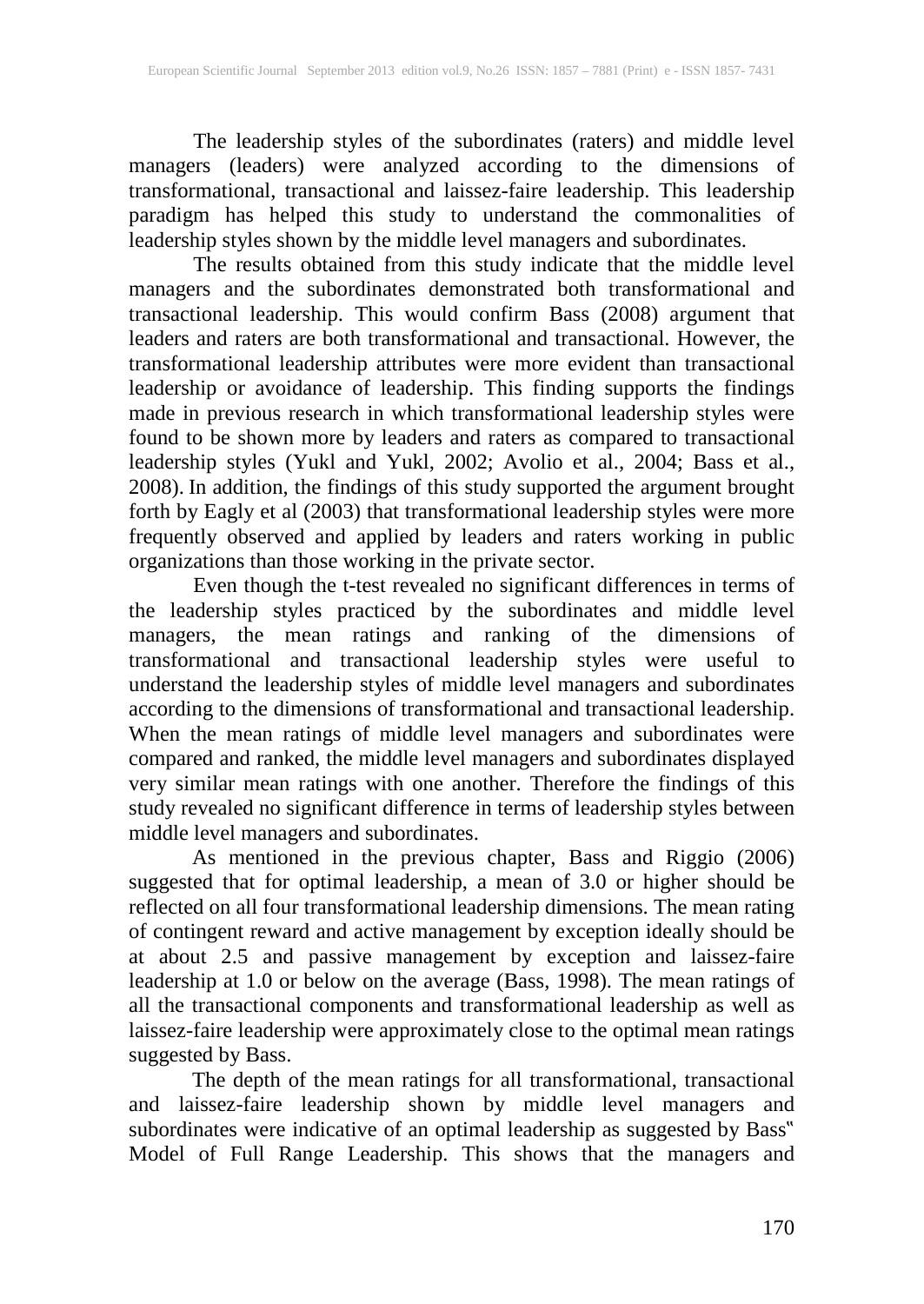subordinates were displaying the qualities of laissez-faire leadership style the least and increasing the frequencies of the transactional leadership styles of contingent reward and management by exception active and finally optimizing the styles of transformational leadership (Bass and Avolio, 1994). The findings would therefore mirror the optimal profile as suggested by Bass" Model of Full Range Leadership. The optimal profile indicated that the transformational four I"s as being most frequently displayed. In addition, this also supports Bass" (1998) argument that "every leader displays each style to some amount" (p. 7). This supports Berson and Avolio's (2004) argument that transformational leaders have the ability to create agreement with their subordinates over the goals and vision of the organization.

The ranking of all leadership dimensions of transformational, transactional and non-leadership attributes of the middle level managers was useful to indicate Intellectual stimulation as the most dominant transformational leadership style practiced by middle level managers and subordinates. Intellectual stimulation is generally associated with encouraging subordinates to think about problems in new ways, which should be important in any organization seeking that competitive edge (Goleman, 1998).

Another transformational leadership dimension that has yielded an interesting finding was Inspirational motivation. A study conducted by Bodla and Nawaz (2010) which analyzed leadership styles among faculty members in private and public higher education institutes also placed inspirational motivation as the most dominant leadership style as compared to other leadership dimensions. A comparative study of leadership styles of those in managerial roles in four countries conducted by Ardichvili and Kuchinke (2002) also showed that the participants exhibited inspirational motivation the most as compared to other transformational leadership dimensions. Lo, Ramayah and Min (2009) also found the participants in their study which consisted of 156 executives working in several Malaysian manufacturing industries showed inspirational motivation the most when compared with other transformational and transactional leadership components. In addition, it was found that inspirational motivation was found to have positive relationship with organizational commitment.

The findings also indicate that inspirational motivation was more strongly portrayed by middle level managers than subordinates. One of the main qualities of inspirational motivation is that the "leader creates clearly communicated expectations that followers want to meet and also demonstrate commitment to goals and the shared vision" (Bass, 1998, 2008). Perhaps this would support the argument that the goals and vision of the Ministry of health as a health organization were better understood by middle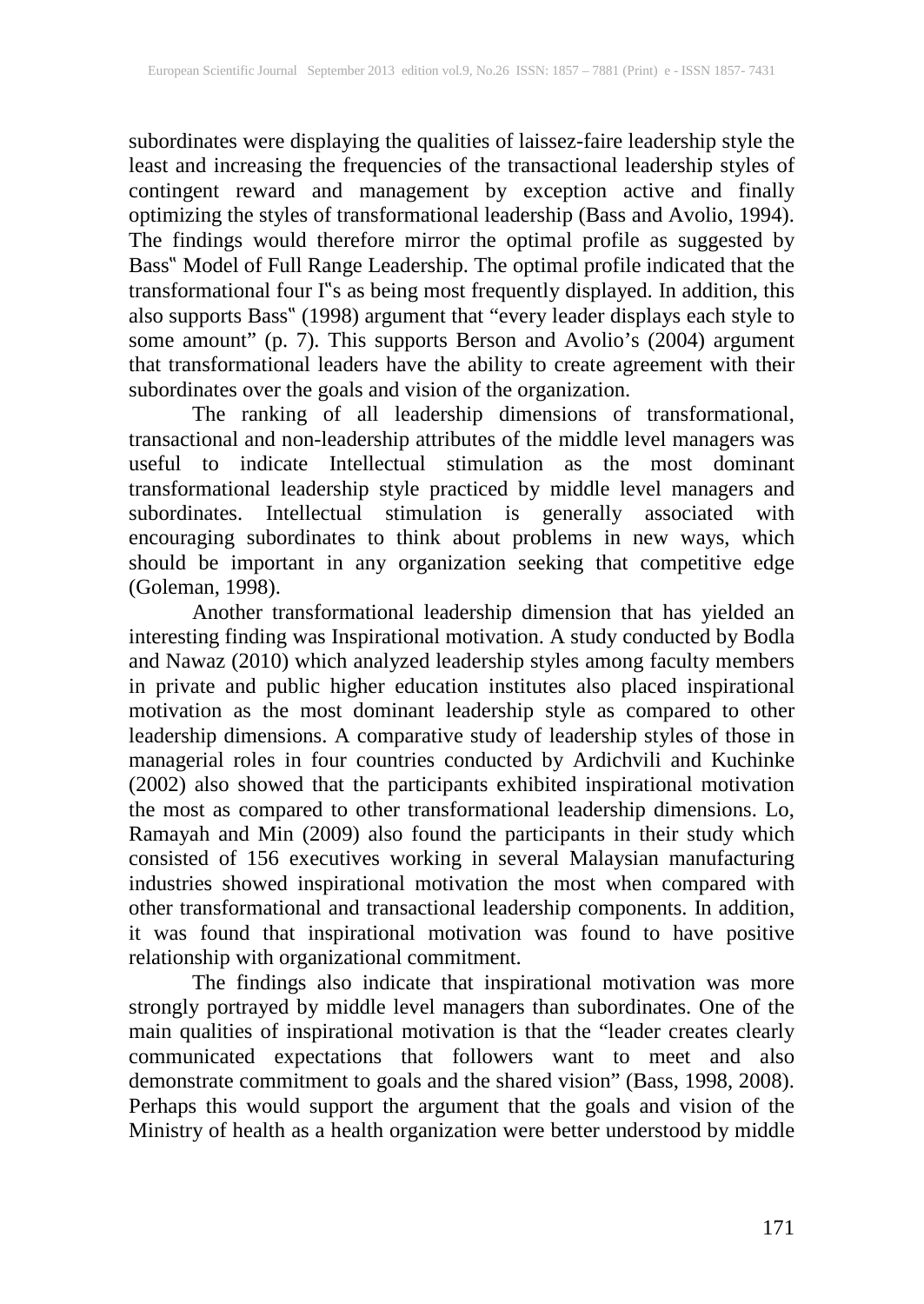level managers who were from the education scheme of service as than by the PTD middle level managers.

Dubinsky, Yammarino and Jolson (1995) add that managers with this dimension communicate their vision with fluency and confidence. Leaders who show a high degree of inspirational motivation often "provide visions of what is possible and how to attain them". (Riggio, 2006) Clearly the vision of the organization as well as the vision of the leaders was considered important for all the middle level managers. Inspirational leaders not only strive to point out the importance of any task at hand, they also point out the positive qualities of their followers and the ways in which they can complement one another's strength (Bass and Riggio, 2006).

The strong presence of contingent reward among the middle level managers and subordinate confirms the effectiveness of this transactional style of leadership. The findings of this study indicate that contingent reward was placed higher than the transformational dimension of individualized consideration, Idealized Influence behaviour, and Idealized Influence attributed. Several studies revealed high presence of contingent reward participants of their study (Ardichvili and Kuchinke, 2002; Keegan and Hartog, 2004; Zagorsek et al., 2009). This finding lends support to Zaleznik's (1993) argument that those who are holding managerial positions are most likely to show transactional leadership qualities.

One possible explanation as to why the transactional component of contingent reward was found to be high among the middle level managers may be attributed to the annual appraisal system which is compulsory for ministry of health in Saudi Arabia. Rewarding subordinates with high appraisal marks in return for good performance essentially promotes high contingent reward leadership styles. Podsakoff (as cited by Bass, 2008) found that subordinates were more satisfied if their leaders provided them with rewards contingent on their performance. In this study the middle level managers agreed as to the effectiveness of rewarding their subordinates with the appropriate marks for their annual appraisal. However, the middle level managers felt that rewarding subordinates should not go beyond that. Rewarding subordinates with anything material in return for work performance was never an option for the middle level managers. This finding therefore supported the argument made by Lowe et al. (1996) in which it was found that contingent reward has a general positive association with subordinates" perceptions of work unit effectiveness especially in public organizations. Therefore contingent reward style of leadership "may be especially important in public organizations characterized by systematic and political reward granting" (Lowe et al., 1996, p. 416).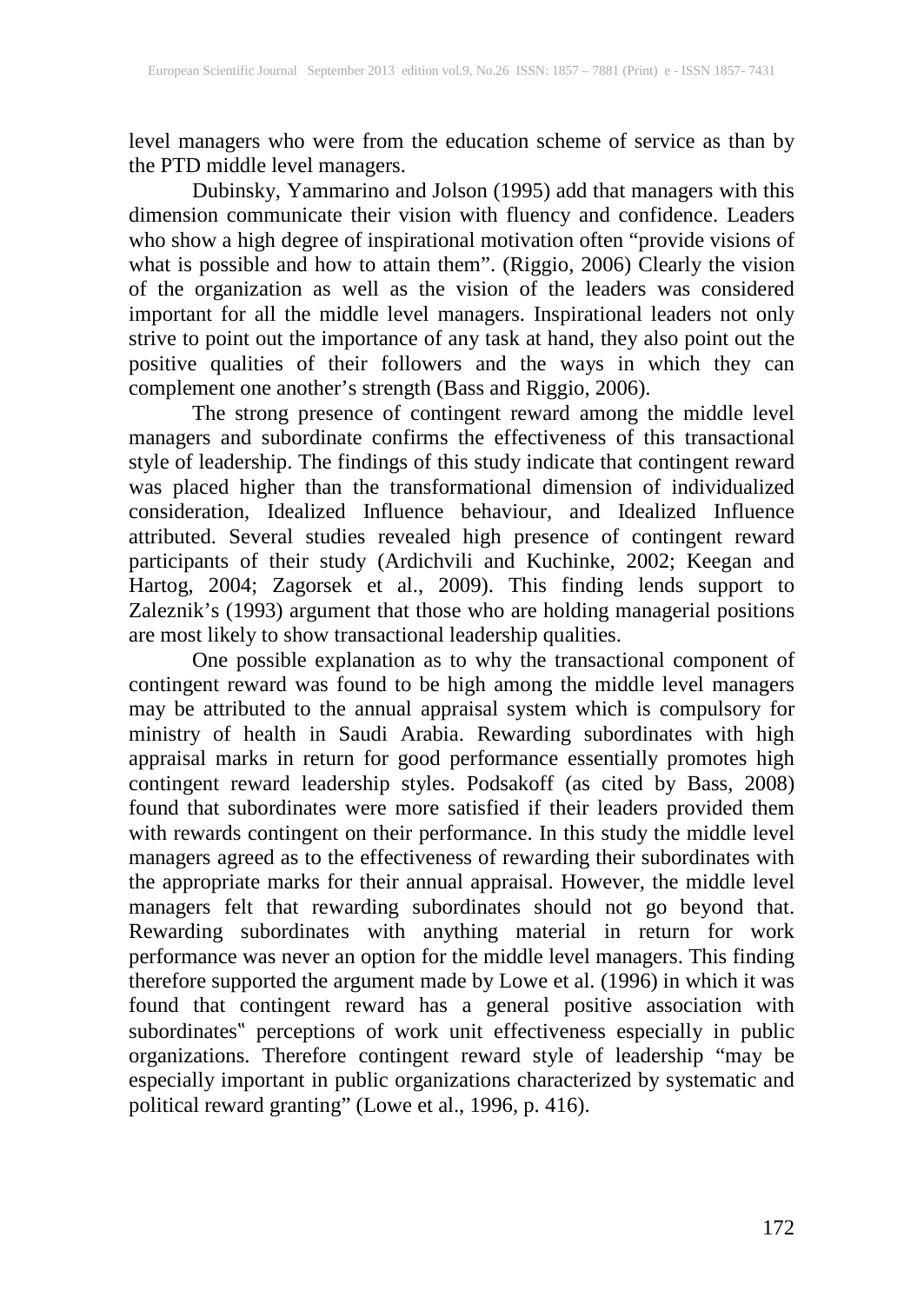## **Conclusion**

The current study provides insight to the nature of leadership (s) and extends our understanding of association between transformational, transactional and laissez-faire leadership styles and leadership outcomes. Overall findings of the study support the propositions of the Full Range Leadership Model that transformational leadership extends the results of transactional leadership toward results beyond expectations. In line with our findings and findings of previous research (Singer & Singer, 1989; Densten, 2003) we can conclude that transformational leadership can contribute a lot to the effectiveness of organizations and that there is a need for further investigation of leadership at different levels.

One of the strengths of this study was that study examined not only one side of the leadership equation: leaders' self-perception of leadership reality in ministry of health. Followers' perception of leadership in ministry of health would give us clearer picture about leadership practice in ministry of health "Leaders need to understand how their followers perceive their behaviour in order to more effectively lead them." (Densten, 2003: 414). However, current study is one of the first systematic examinations of transformational leadership in ministry of health and will hopefully encourage further research.

## **References:**

Allen DW. How nurses become leaders. Perceptions and beliefs about leadership development. J Nurs Adm. 1998 Sep;28(9):15-20.

Antonakis J, Avolio BJ, Sivasubramaniam N. Context and leadership: an examination of the nine-factor full-range leadership theory using the Multifactor Leadership Questionnaire\* 1. The Leadership Quarterly. 2003;14(3):261-95.

Ardichvili A, Kuchinke KP. Leadership styles and cultural values among managers and subordinates: a comparative study of four countries in the former Soviet Union, Germany and the US. Human Resource Development International. 2002;5:99-118.

Avolio BJ, Bass BM, Zhu FWW. Multifactor leadership questionnaire: manual and sampler set. 3 ed: Mind Garden, Inc.; 2004.

Bass BM, Riggio RE. Transformational leadership: Lawrence Erlbaum; 2006.

Bass BM. Transformational leadership: Industrial, military, and educational impact: Lawrence Erlbaum; 1998.

Lo MC, Ramayah T, Min HW. Leadership styles and organizational commitment: a test on Malaysia manufacturing industry. African Journal of Marketing Management. 2009;1(6):133-9.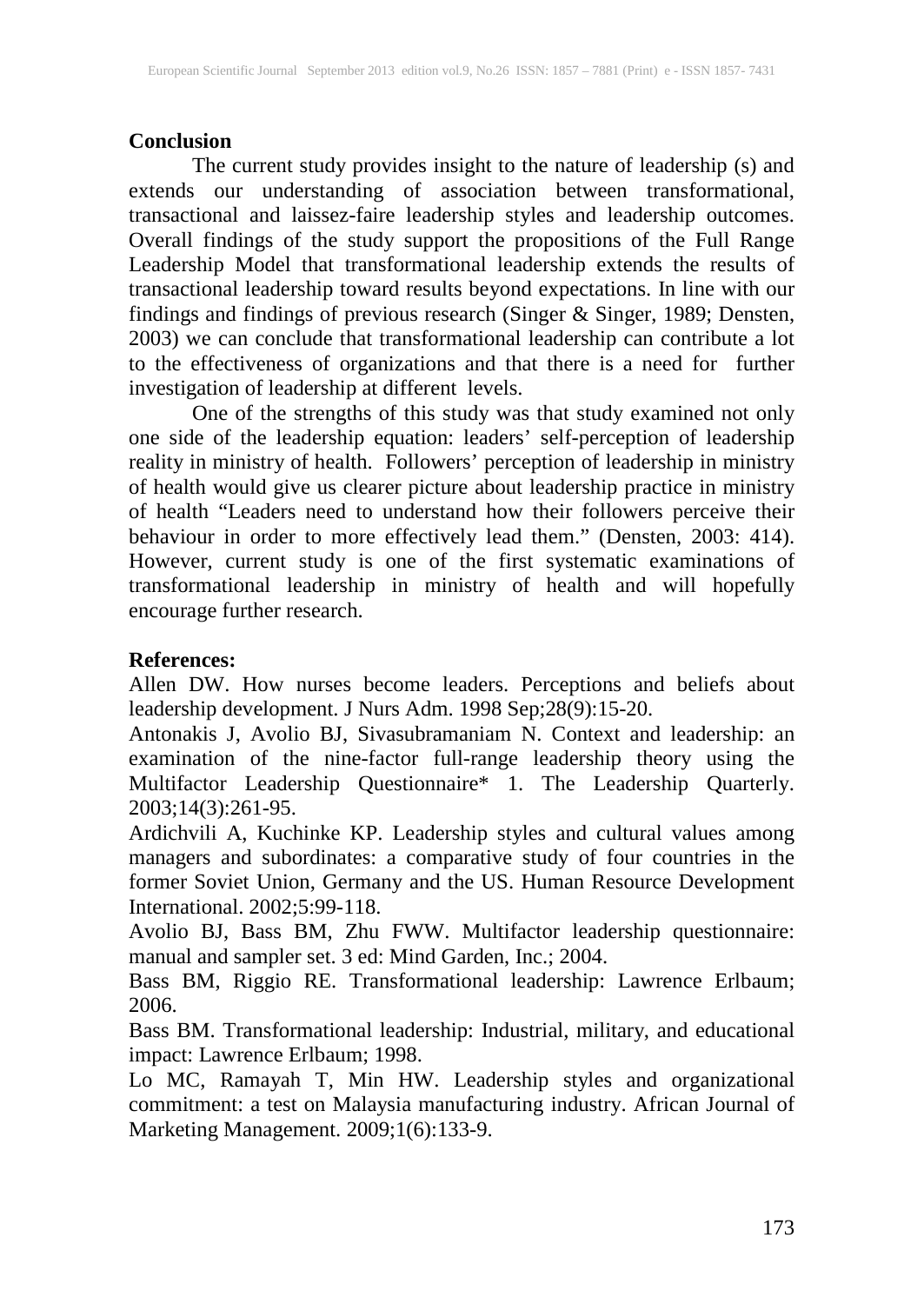Bass BM, Avolio BJ. Improving organizational effectiveness through transformational leadership: Sage Publications, Inc; 1994.

Bass BM, Avolio BJ. Transformational leadership and organizational culture. Public administration quarterly. 1993;17:112-.

Bass BM, Bass R, Bass RR. The Bass handbook of leadership: Theory, research, and managerial applications: Free Pr; 2008.

Bass BM. Leadership and performance beyond expectations: Free Press New York; 1985.

Bass. handbook of leadership: Theory, research & managerial applications. 4 ed: New York: Free Press.; 2008.

Berson Y, Avolio BJ. Transformational leadership and the dissemination of organizational goals: A case study of a telecommunication firm. The Leadership Quarterly. 2004;15(5):625-46.

Densten IL. Senior police leadership: does rank matter? Policing: An International Journal of Police Strategies & Management. 2003;26(3):400- 18.

Dubinsky AJ, Yammarino FJ, Jolson MA. An examination of linkages between personal characteristics and dimensions of transformational leadership. Journal of Business and Psychology. 1995; 9(3):315-35.

Eagly AH, Johannesen-Schmidt MC, Van Engen ML. Transformational, transactional, and laissez-faire leadership styles: A meta-analysis comparing women and men. Psychological bulletin. 2003;129(4):569.

Failla KR, Stichler JF. Manager and staff perceptions of the manager's leadership style. J Nurs Adm. 2008 Nov;38(11):480-7.

Goleman D. Working with emotional intelligence. 2 ed. New York, NY.: Bantam Books; 1998.

Huber DL, Maas M, McCloskey J, Scherb CA, Goode CJ, Watson C. Evaluating nursing administration instruments. J Nurs Adm. 2000 May; 30(5): 251-72.

Johnson B, Christensen LB. Educational research: Quantitative, qualitative, and mixed approaches. Thousand Oaks: Sage Publications, Inc; 2007.

Jung DI, Avolio BJ. Effects of leadership style and followers' cultural orientation on performance in group and individual task conditions. The Academy of Management Journal. 1999;42(2):208-18.

Keegan AE, Den Hartog DN. Transformational leadership in a project-based environment: a comparative study of the leadership styles of project managers and line managers\* 1. International Journal of Project Management. 2004;22(8):609-17.

Lindholm M, Sivberg B, Uden G. Leadership styles among nurse managers in changing organizations. Journal of Nursing Management. 2000;8(6):327- 35.2.